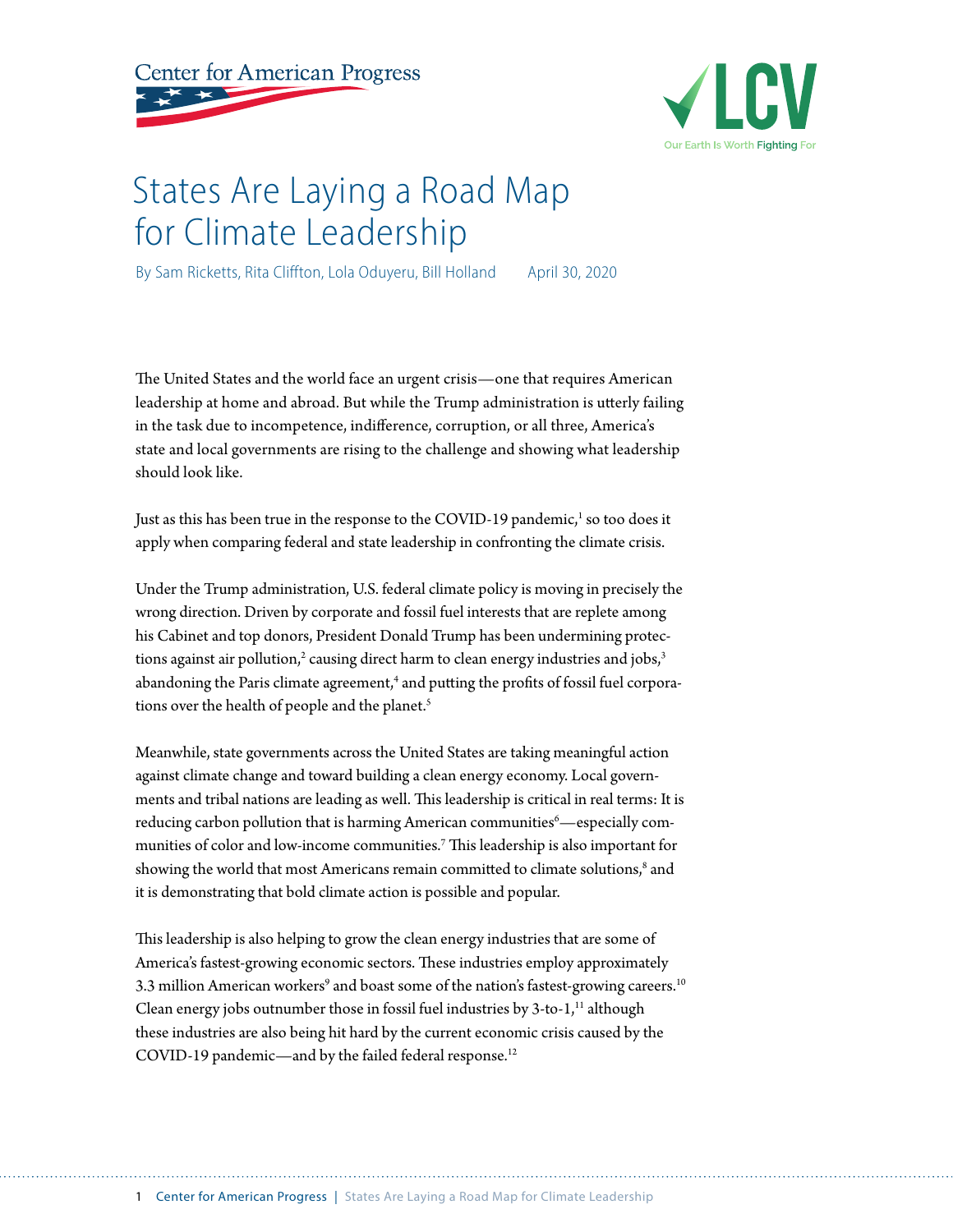In fact, amid the economic fallout related to the pandemic, the failure of federal lawmakers to adequately support state and local governments could threaten the continued progress that these actors are making to combat the climate crisis. Some state and local lawmakers have already been forced to delay key clean energy investments and policy actions, and most could be forced to confront major budget shortfalls and triage key initiatives.13 Greater federal support to state and local governments will be critical to sustaining critical services and continue driving economic and climate progress.

### State climate leadership is paving the way for ambitious national climate action

While state and local progress is important to preventing the worst effects of climate change, federal leadership is also critical. Last year was a record-breaker for greenhouse gas pollution, $14$  and the global scientific community has made clear that unprecedented action during the next decade is essential to avoid catastrophe.<sup>15</sup>

Federal lawmakers will be well served to learn the lessons of state and local climate leadership—not only in the effective policies that subnational governments have implemented, but just as importantly, in the coalitions developed and the organizing and advocacy that have catalyzed bold action.

Throughout the coming months, the Center for American Progress, the League of Conservation Voters, and other partners will examine state-level climate leadership and how these lessons can be used to inform federal climate action as well as action in other states. This issue brief begins with a concise examination of state, local, and tribal policy actions relating to key economic sectors, environmental justice, and a worker-centered energy transition.

And while states' actions are lighting the way for federal lawmakers, there are limits in what they can do. States are restrained in their powers of investment by state constitutional requirements for balanced budgets, for example, and they lack the federal government's power of the purse. This is especially important to note in light of the current pandemic-driven economic crisis. States lack the power to provide the largescale national economic stimulus that is necessary to mitigate impacts related to the pandemic, making federal leadership critical. As Congress looks to invest in economic recovery, it should provide resources that sustain and expand state-driven clean energy, infrastructure, and conservation successes.

Additionally, of course, not every state is moving forward on climate action. Some are moving decisively backward, like the Trump administration—weakening pollution standards and undermining clean energy growth. Also, in examining state progress, it is important to note that no state or city, not even the greenest, is yet doing everything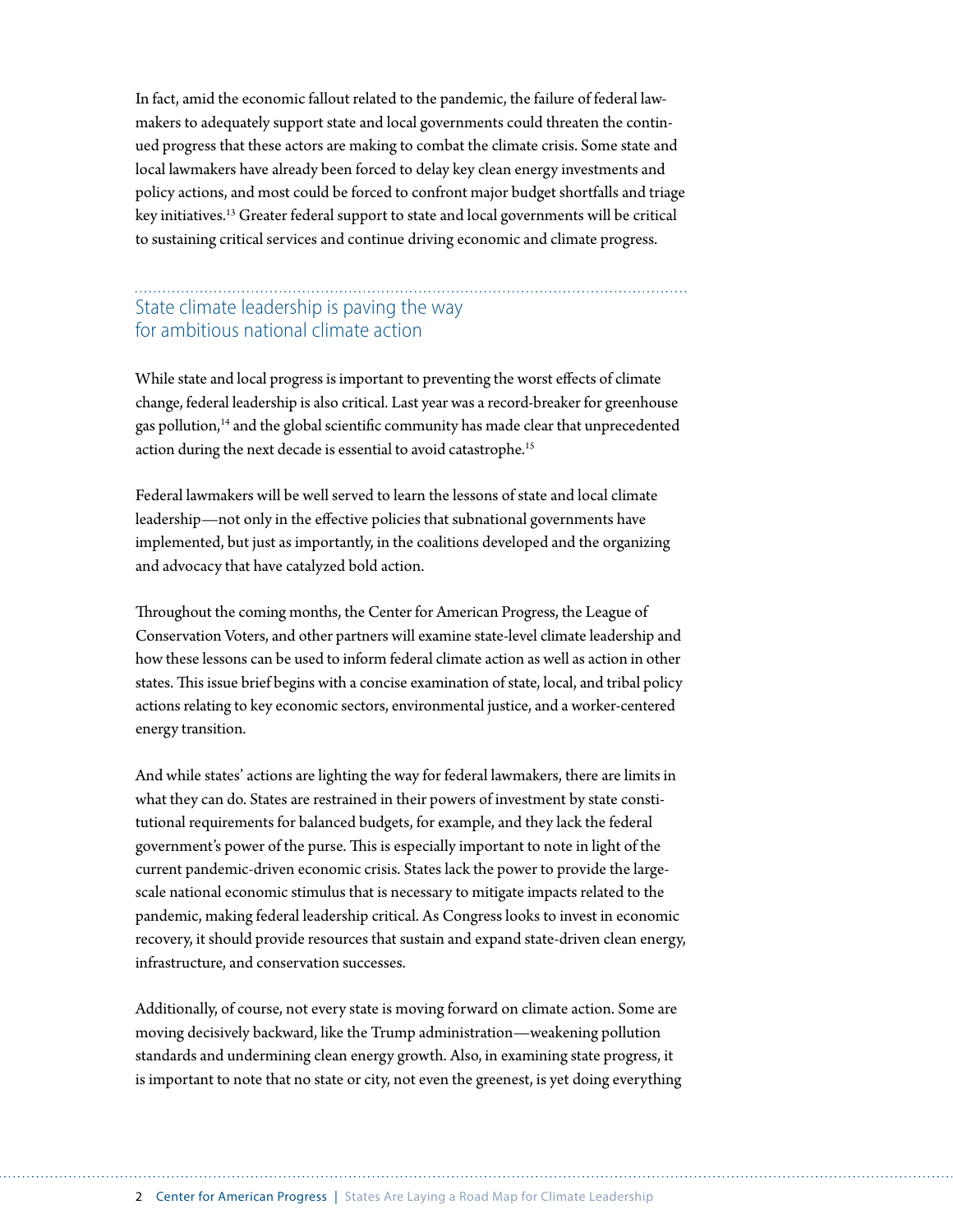necessary to address climate change; confront environmental racism and systemic injustice; or support high-quality jobs and a full economic transition to a new energy future. Accelerated leadership at every level of government will be critical. And nothing can match the power of an engaged and effective federal government to mobilize the entire nation.

Nonetheless, there are important lessons that a future U.S. president and Congress should derive from state progress across the country, as well as that of local governments and tribal nations, as they begin to craft a transformative national agenda. Such an agenda should be based on investing in good jobs; building a sustainable economy; creating standards for effective and sustained pollution reductions at the national and local levels; committing to justice and equity; and ending the federal handouts that prop up fossil fuel corporations and their pollution.

### Recent state progress toward a 100 percent clean energy economy

State climate action is accelerating as more states are taking increasingly ambitious actions throughout the country. Currently, 15 states and territories have taken legislative or executive action to move toward a 100 percent clean energy future. This includes 10 states, along with Washington, D.C., and Puerto Rico, that have passed legislation to implement 100 percent clean electricity policies and economywide greenhouse gas pollution-reduction programs.16 And the majority of these state actions have occurred during the Trump presidency, with many following the election of climate-leading governors and state legislators in 2017, 2018, and 2019.<sup>17</sup>

In April, Virginia became the latest state—and the first state in the South—to enact 100 percent clean energy legislation. The Virginia Clean Economy Act commits to slashing greenhouse gas pollution in the power sector, sets some of the most ambitious targets for energy storage and offshore wind energy deployment in the country, and codifies into law the governor's 2019 executive order for 100 percent clean electricity.18 Illinois Gov. JB Pritzker (D) has also committed his state to passing 100 percent clean energy legislation this year.<sup>19</sup>

Meanwhile, 2019 was a banner year for state climate leadership: Seven governors and the Washington, D.C., mayor signed 100 percent clean energy bills. Governors such as Gretchen Whitmer (D-MI) created new state [climate offices](https://insideclimatenews.org/news/05022019/michigan-whitmer-office-climate-change-energy-filnt-water-policies-climate-alliance) and reorganized their agencies to take on the climate crisis, $20$  while Washington state enacted various sectorspecific clean energy policies for power, transportation, buildings, and industrial sources.<sup>21</sup> And New York, Colorado, and Maine all locked in groundbreaking policies requiring state regulators to implement new rules guaranteeing economywide cuts in greenhouse gas pollution and to support front-line communities and workers in the energy transition.<sup>22</sup>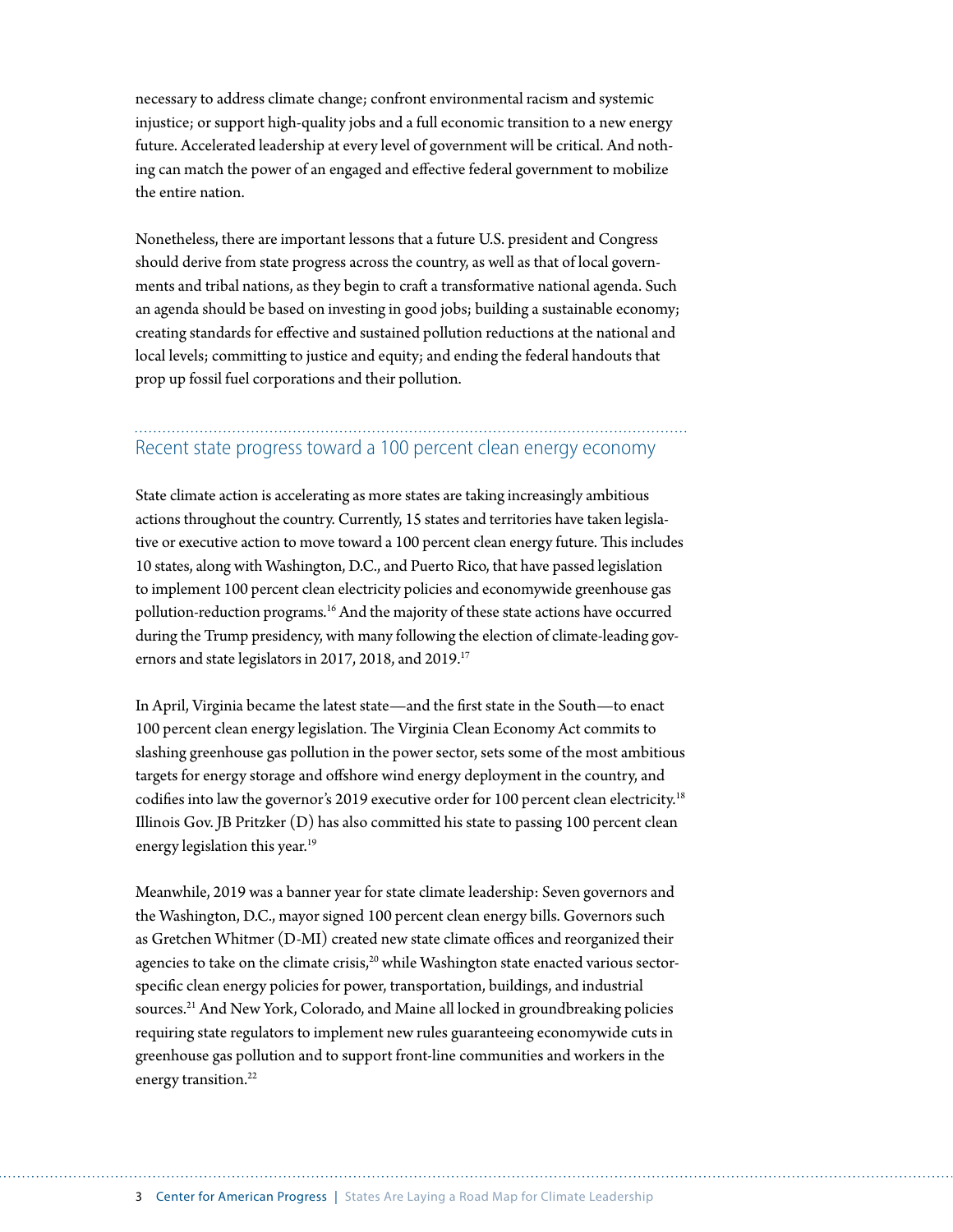

These actions have played a crucial role in driving carbon pollution reductions, even as the Trump administration unravels the federal policies aimed at the same goal. A 2019 report from America's Pledge, a coalition of nearly 4,000 states, cities, organizations, and institutions committed to fulfilling America's climate pledge to the Paris agreement, found that "full achievement of already on-the-books policies from state and local actors—paired with rapidly shifting economics in the power sector—would reduce [U.S.] emissions 19 percent below 2005 levels by 2025."23 That's nearly fourfifths of the short-term reductions—26 percent to 28 percent by 2025—that the United States committed to achieve under the original Paris agreement. That report also found that much more ambitious and rapidly scaled state and local action could help reduce domestic carbon pollution even more significantly by 2030.

In addition to state and local governments, tribal nations are taking the lead in their communities on planning for climate change. In fact, there are now more than 50 tribal climate action plans in effect across North America.<sup>24</sup> The Swinomish Tribe in the Pacific Northwest was the first community in the entire United States to make climate adaptation a priority.25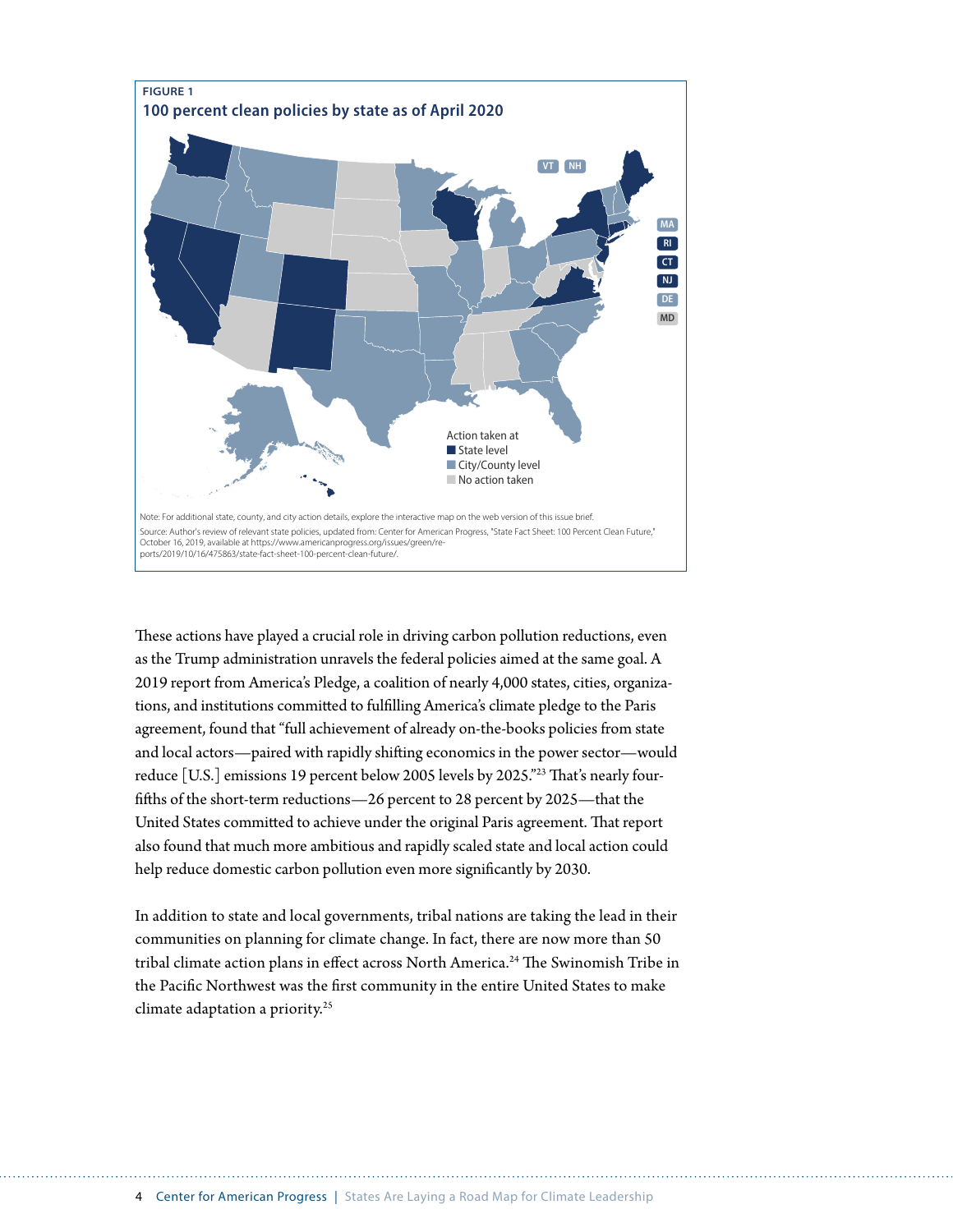The role of state, local, and tribal climate leadership also cannot be overlooked for its influence on the rest of the global community, which reacted with horror when President Trump announced on June 1, 2017, that the United States would leave the Paris climate agreement. Within 48 hours of that announcement, Govs. Jerry Brown (D-CA, now retired), Andrew Cuomo (D-NY), and Jay Inslee (D-WA) announced the formation of the U.S. Climate Alliance: a bipartisan coalition now comprising 24 states and two territories that remain committed to the Paris agreement and are working together to advance climate solutions. These states represent 55 percent of the U.S. population and 40 percent of the country's greenhouse gas pollution, and if they were their own country would boast the world's third-largest gross domestic product.<sup>26</sup> Many state, local, and tribal leaders are also members of We Are Still In—another bipartisan coalition with more than 3,500 business representatives, university presidents, faith leaders, cultural institutions, and community leaders who are similarly committed to the Paris agreement.<sup>27</sup>

Through these coalitions, leaders have engaged in U.N. Framework Convention on Climate Change convenings and advanced international partnerships, such as those fighting against coal plant pollution and ocean acidification.<sup>28</sup> California has been in the vanguard on engaging in bilateral [climate partnerships](https://www.energy.ca.gov/about/campaigns/international-cooperation/climate-change-partnerships) with countries around the world, including China and India.<sup>29</sup> All told, these initiatives have provided some measured encouragement to the international community that the United States might soon rejoin in full the global effort to confront this crisis.<sup>30</sup>

## A legacy of state clean energy leadership

While state clean energy leadership has accelerated in recent years, the legacy of this leadership extends back decades. Iowa was the first state to pass a renewable portfolio standard (RPS), when then-Gov. Terry Branstad (R-IA) signed the 1983 Alternative Energy Production law.31 That set off a popular movement resulting in RPS policies enacted in 28 states and Washington, D.C. $32$  In Colorado in 2004, 54 percent of voters approved Amendment 37—the first RPS in the country to be decided at the ballot rather than passed by a state legislature.<sup>33</sup>

In 2006, California became the first state in the nation to adopt a comprehensive, economywide climate program, with the passage of AB 32.34 That law resulted in the implementation of a limit and price on carbon pollution, a low-carbon fuel standard,<sup>35</sup> and related investments in renewable energy, energy efficiency, transit, electric vehicles (EVs), and pollution-free communities—all of which have put the Golden State in a climate leadership role for the country and the world.<sup>36</sup>

In 2009, 10 states—Connecticut, Delaware, Maine, Maryland, Massachusetts, New Hampshire, New Jersey, New York, Rhode Island, and Vermont—banded together to create the Regional Greenhouse Gas Initiative (RGGI).37 After leaving the agreement in 2011, New Jersey rejoined the program on January 1 of this year, Virginia plans to join in 2021, and [P](https://www.wri.org/blog/2019/10/pennsylvania-joining-rggi-heres-why-matters)ennsylvania has committed to joining the program by 2022.<sup>38</sup>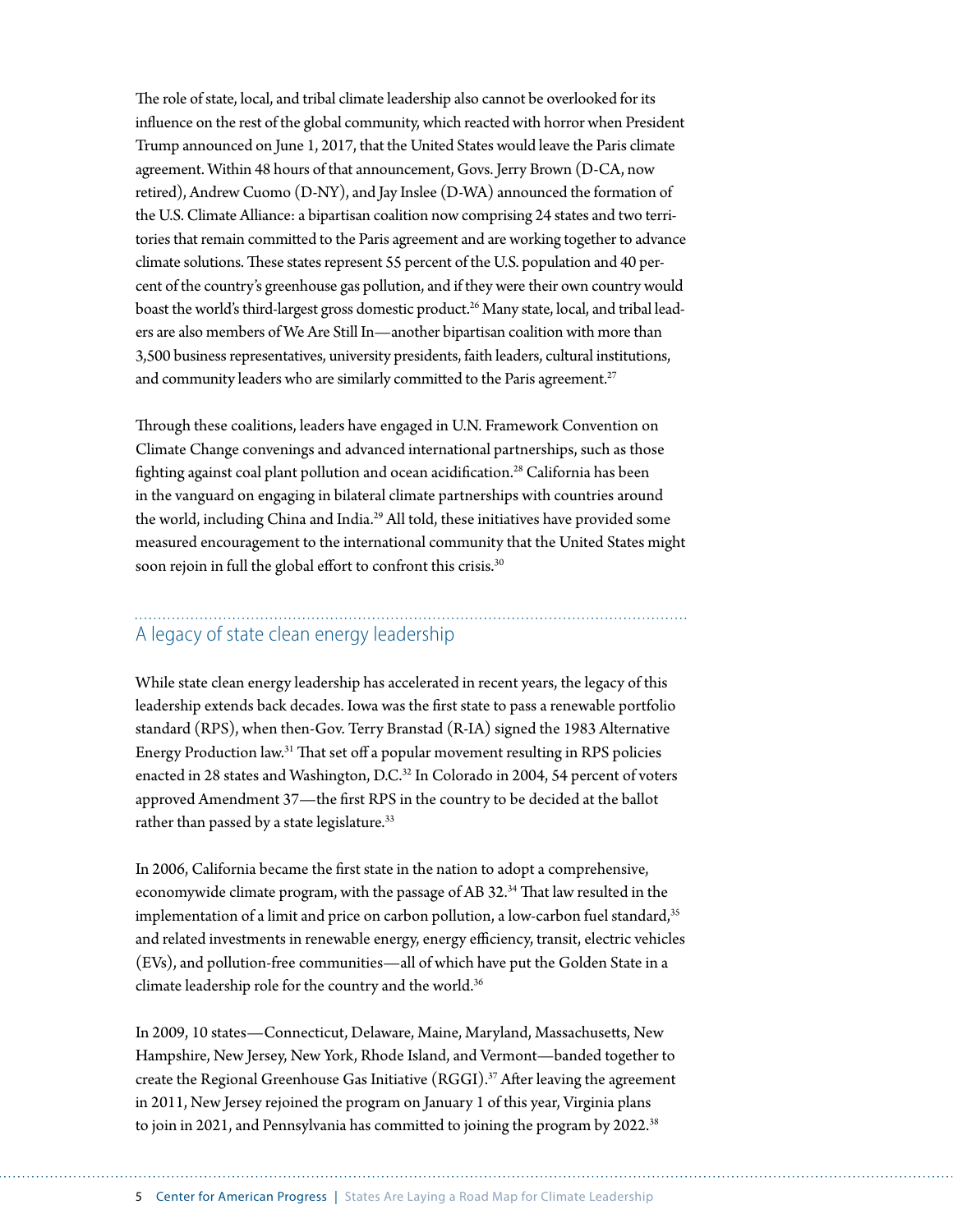RGGI states use revenues derived from the carbon-reduction program to reinvest in their economies and in further pollution reductions via energy efficiency, renewables, energy bill assistance, and other climate strategies.

The history of state climate leadership has had a direct influence on national policy: Since the 1970s, California has set vehicle emissions and tailpipe pollution rules that are stricter than those of the federal government,<sup>39</sup> and 13 other states have adopted that state's standard—with more hoping to join this year, despite targeted action from the Trump administration to specifically suppress this progress.<sup>40</sup> Also, beginning in 1999, 12 states sued the federal government and eventually won the landmark 2007 U.S. Supreme Court case *Massachusetts v. Environmental Protection Agency*, which held that carbon pollution is an air pollutant subject to regulation under the federal Clean Air Act.<sup>41</sup> That ruling, catalyzed by state leadership, enables future federal administrations to use that proven law to reduce greenhouse gas pollution throughout the economy.

### Progress in each key economic sector

States have demonstrated leadership against the climate crisis in part by targeting individual sectors of the economy with standards and strategies toward a 100 percent clean energy future.

#### **Electricity**

The electricity sector is responsible for nearly 30 percent of U.S. greenhouse gas pollution.42 And while fossil fuels are already a declining share of electricity generation, this sector must rapidly decarbonize, making a complete transition to clean, renewable, and zero-emission energy resources. Altogether, 15 states and territories have taken legislative or executive action to move toward 100 percent clean electricity. Ten states, plus Washington, D.C., and Puerto Rico, have put these clean energy standards —or 100 percent targets with strong interim standards— into law. Others, such as Wisconsin, under Gov. Tony Evers (D), have committed to 100 percent clean electricity by executive order. Because of leadership by state and local governments, 1 in 3 Americans now live in a state or city that is committed to 100 percent clean electricity.<sup>43</sup> These subnational actions are also complemented by pledges from 12 large utilities, more than 160 cities, and at least 150 businesses to achieve 100 percent clean electricity or net-zero emissions.<sup>44</sup>

Thirteen states currently have regulations in place limiting carbon pollution from the power sector. Pennsylvania is set to formally kick off its regulatory process this summer, and others, including North Carolina, are currently evaluating the option.<sup>45</sup>

In addition to using standards and targeted policies to decarbonize power generation, states have been leading in the enforcement of energy efficiency resource standards (EERS), which reduce the total energy demand that must be met with clean electricity. A total of 26 states have passed binding EERS policies.<sup>46</sup>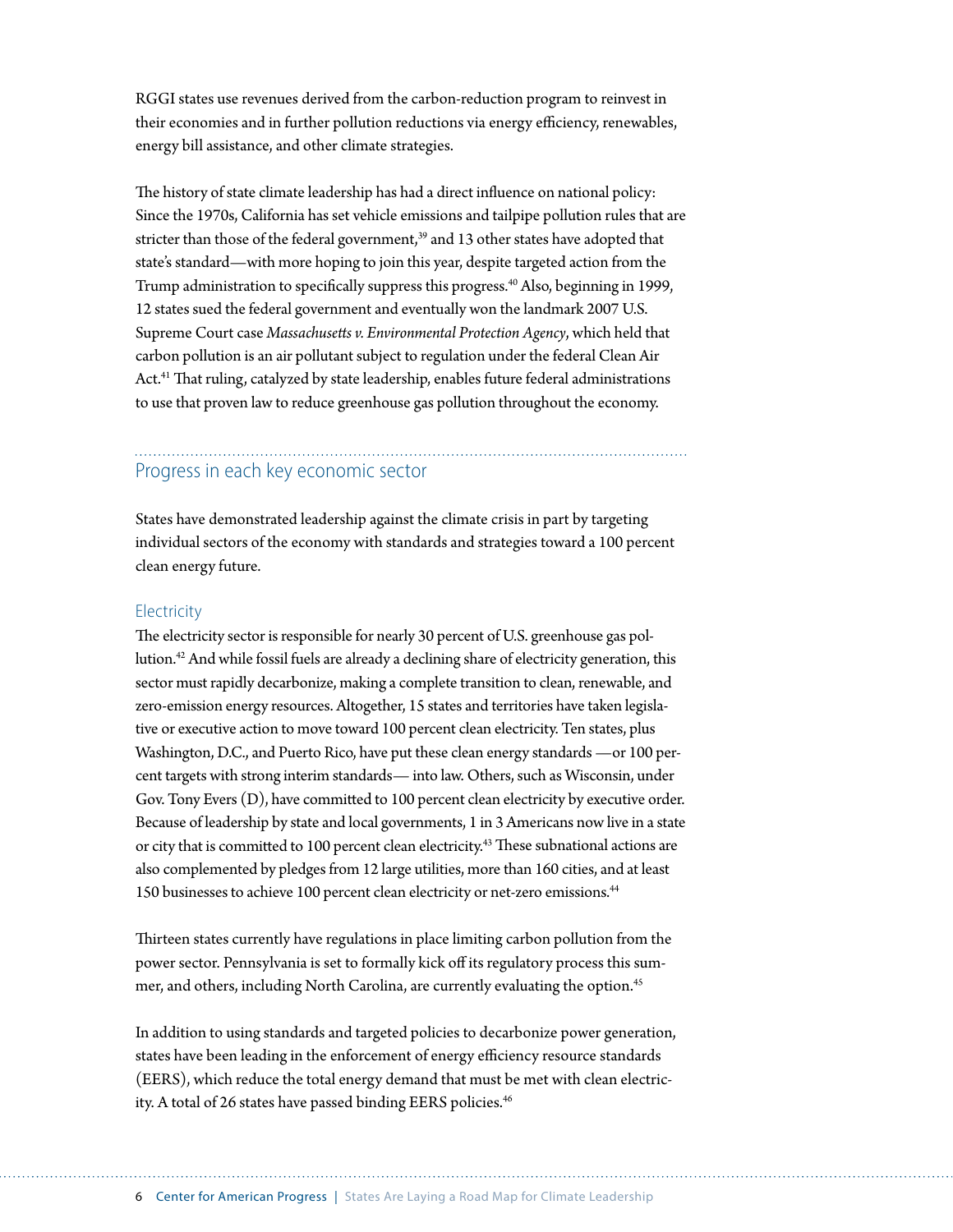State and local governments have also used complementary policies to promote clean power and associated economic development. These include tax incentives and aggregate net-metering programs for distributed renewable energy that have been adopted in 17 states.<sup>47</sup> Another example is the creation of green banks that, beginning in Connecticut, have across the country invested more than \$3.6 billion in clean energy projects. These projects are generally aligned with other societal objectives, such as spurring job creation, supporting energy equity, and improving local air quality. Green banks have leveraged more than three times the amount of private investment for every \$1 of public investment.<sup>48</sup> Other states and local jurisdictions have implemented clean energy funds, infrastructure financing authority, and revolving loan funds. Texas' Loan Star and Nebraska's Dollar and Energy Saving loan programs were the first in the nation to utilize innovative public financing to deploy energy efficiency projects.<sup>49</sup>

#### Transportation

Combustion of gasoline, diesel, and other fossil fuels in the transportation sector account for one-third of domestic greenhouse gas pollution, comprising the largest and an increasing sectoral share of U.S. emissions.<sup>50</sup> Transitioning this sector toward 100 percent clean and emissions-free operations will require federal action on vehicle electrification, expansion of public transit, smart growth, affordable housing, cleaner fuels, and more.

But state action on climate-smart transportation policy is an increasing trend: 43 states and Washington, D.C., took actions related to EVs and charging infrastructure during 2019 alone.<sup>51</sup> These state policy actions, often supported by utilities and cities, provide starting points for federal policy. They include implementation of a zero-emission vehicl[e standard,](https://www.ucsusa.org/resources/what-zev) led by California and joined by 12 other states, requiring automakers to sell certain percentages of zero-emission vehicles;<sup>52</sup> invest in charging infrastructure;<sup>53</sup> reform electricity rates to support EVs, fast charging,<sup>54</sup> and electric buses and trucks; enhance EV purchase incentives;<sup>55</sup> and procure EVs for public vehicle fleets.<sup>56</sup>

New Jersey enacted one of the strongest EV bills in the country in January and included plans to transition New Jersey Transit to 100 percent electric buses.<sup>57</sup> Many governors devoted portions of Volkswagen's settlement funds from violating the Clean Air Act and falsifying emissions standards<sup>58</sup> toward electric school bus purchases. Public school districts in a number of states, including Arizona, are moving forward with plans to purchase electric school busses.59 And Maryland and Nevada recently passed legislation to support school districts transitioning to electric school buses.<sup>60</sup>

In March, Oregon Gov. Kate Brown (D) signed a major climate executive order that included updating Oregon's Clean Fuels Program to make it the most ambitious in the country.<sup>61</sup> That program requires gradual improvements in the carbon intensity of the fuels sold in the state and promotes investments in low-carbon biofuels and transportation electrification.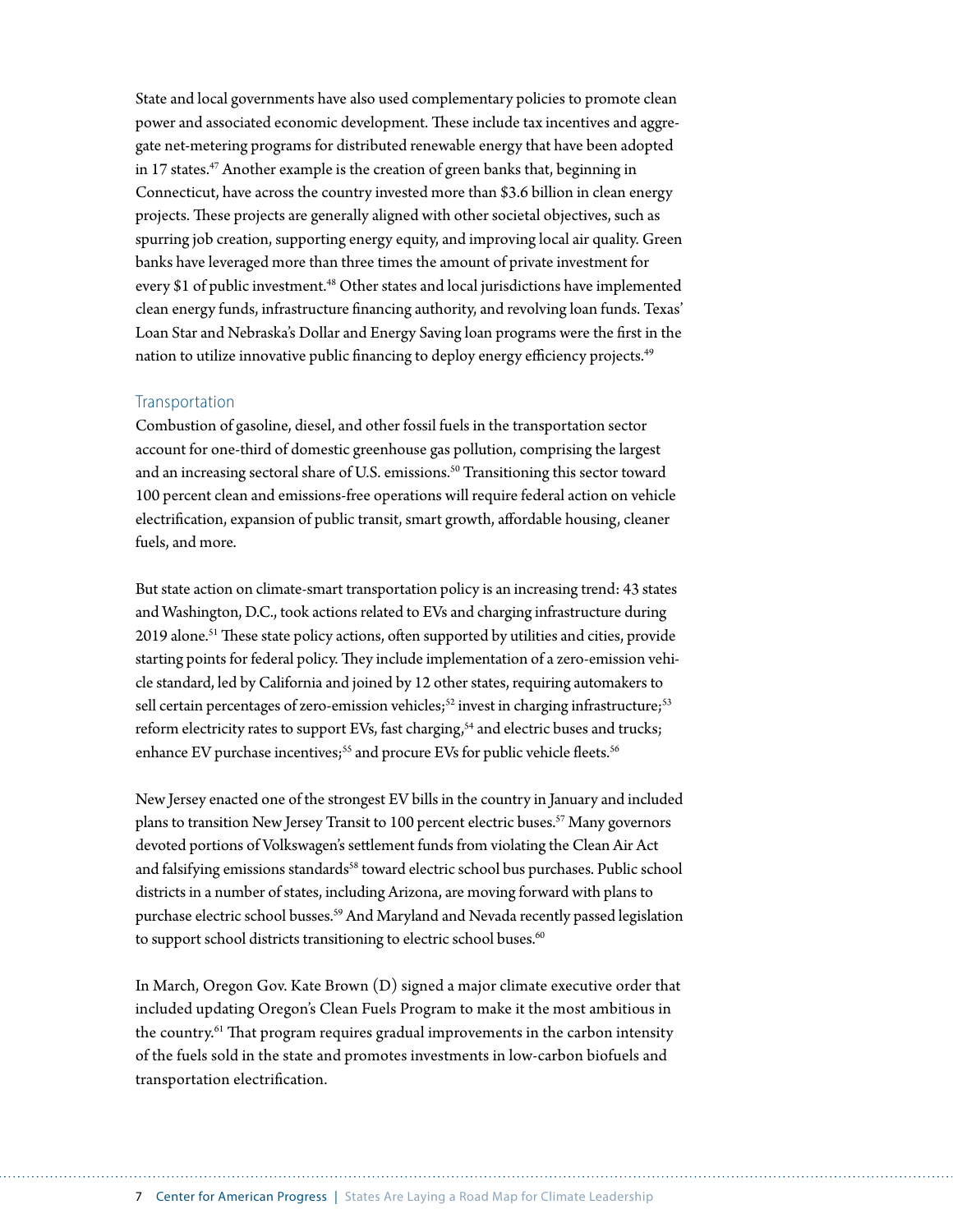State and local governments have also been fighting to expand smart growth and public transit, often despite a lack of federal support or investment. New York's Smart Growth Public Infrastructure Policy Act has been a model project review and public commenting program, ensuring that public infrastructure projects maximize environmental and public health benefits while mitigating climate risks to future generations.<sup>62</sup> The California Department of Transportation developed a Smart Mobility Framework to guide the state's transportation investments.<sup>63</sup> In 2019, Minnesota's Department of Transportation released a pathway for decarbonizing its transportation sector, recommending the establishment of a Sustainable Transportation Advisory Council, promoting regional collaboration on EV corridors, and analyzing greenhouse gas pollution for all projects.<sup>64</sup>

At the city level, Denver, Seattle, and Los Angeles have adopted programs to go 100 percent electric with their public transit systems. Los Angeles, one of the most carcongested cities in the country, aims to completely electrify its bus fleet by 2028.<sup>65</sup>

#### Buildings

Residential and commercial buildings together consume about 38 percent of the energy used in the United States and produce 10 percent of domestic greenhouse gas pollution.66 Electrifying buildings and increasing energy efficiency—and promoting both through better building codes—can dramatically reduce this sector's contribution to climate change. California's building codes offer a first-of-its-kind road map for decarbonization of the building sector, and the state has goals for all new residential construction to be net-zero energy after 2020, and all new commercial buildings by  $2030.^{67}$  In 2019, Maine passed legislation to increase annual electric heat pump installations—highly efficient home heating and cooling systems—from 7,500 per year to 20,000 per year.<sup>68</sup> Also in 2019, Washington state enacted legislation investing nearly \$80 million in energy retrofits and implementing the first energy standard in the country for existing commercial buildings.<sup>69</sup>

At the local level, cities have long been leaders in crafting a clean buildings agenda. In one particularly significant example, New York City has prioritized large-scale energy efficiency improvements and has [capped the carbon](https://www.nytimes.com/2019/04/17/nyregion/nyc-energy-laws.html) pollution that large buildings can legally emit, with hefty fines imposed for noncompliance.<sup>70</sup> There is also a growing movement in cities to ban gas in new buildings, with action taken in more than 20 cities as of March 2020.71

Relatedly, climate change is also a threat multiplier for America's [affordable hous](https://www.americanprogress.org/issues/green/reports/2019/08/01/473067/a-perfect-storm-2/)[ing crisis](https://www.americanprogress.org/issues/green/reports/2019/08/01/473067/a-perfect-storm-2/).72 Forward-looking states, such as California, are designing climate-smart building standards in a way that upholds equity and includes anti-displacement policy: California's Healthy Homes Act, AB-1232, creates and expands anti-displacement protections for state energy efficiency programs serving low-income customers; prevents rent hikes by landlords who seek to benefit from energy upgrades; and guides agencies in data collection to ensure enforceability and better penetrate the unregulated affordable housing market.73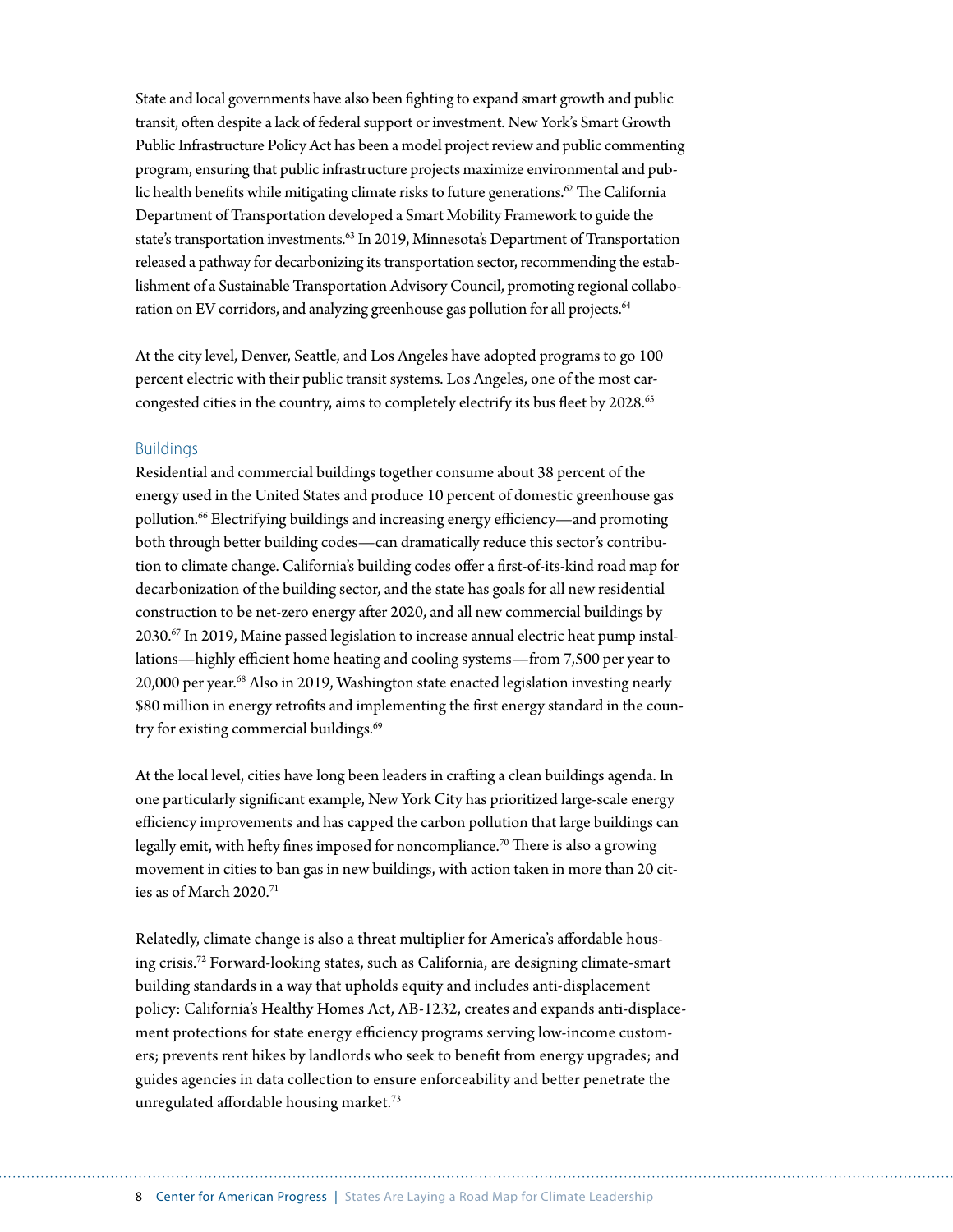#### Industry

Industrial activities contribute more than one-fifth of U.S. greenhouse gas emissions.74 Fortunately, efforts to reduce industrial emissions are a critical opportunity to build a robust clean energy manufacturing sector, with enormous potential to support American manufacturing jobs and increase international competitiveness. And while the federal government has done very little to support these transformations or deploy low-carbon manufacturing technologies at scale,<sup>75</sup> states have led in these efforts. In 2017, California became the first state to institute a so-called Buy Clean standard, requiring government agencies to take into account suppliers' greenhouse gas emissions when purchasing materials, such as steel and glass, for infrastructure projects. Buy Clean California is strongly supported by labor unions, business and industry leaders, and environmental organizations, which understand that such a standard can support American jobs in domestic manufacturing industries that are committed to continuous improvement in their environmental impact.<sup>76</sup> A number of other states—including Washington state, Oregon, and Minnesota—are implementing or are considering their own Buy Clean pilot projects and policies.<sup>77</sup>

Additionally, under the Obama administration, Environmental Protection Agency (EPA) regulations were put in place to reduce industrial sector hydrofluorocarbon (HFC) emissions present in chemicals used for refrigeration and air conditioning. These regulations kept the United States on track to satisfy the Kigali amendment to the international Montreal Protocol that was crafted to confront this climate superpollutant, which can trap thousands of times more heat per ton released into the atmosphere than 1 ton of carbon dioxide.78 However, these rules were struck down by the U.S. Court of Appeals in 2017, and the Trump administration has refused to find a path forward on HFC reductions—even though they will benefit the future security of American cooling and cold storage manufacturers that are leading competitors in the global economy.79 In this absence of federal action, leading states are working to fill the gap: All U.S. Climate Alliance states have committed to reducing short-lived climate pollutants, including HFCs, from industrial practices. As of 2019, eight states have taken action to curb specific HFC uses: California, Vermont, and Washington state have passed legislation to adopt HFC limits based on the former EPA rules, and Colorado, Connecticut, Delaware, Maryland, New Jersey, and New York have committed to similar regulatory action.<sup>80</sup>

In addition to HFC emissions, industrial methane pollution is a critical issue for the U.S. manufacturing sector that must be confronted.<sup>81</sup> Methane is a powerful greenhouse gas that traps between 28 and 36 times as much heat as carbon dioxide per ton emitted, and it is 84 times more potent than carbon dioxide over a 20-year time frame.<sup>82</sup> The oil and gas industry in the United States is responsible for emitting 13 million tons of methane into the atmosphere every year—nearly 60 percent more than currently estimated by the EPA's inventory supply chain estimate.<sup>83</sup> While the Trump administration continues to roll back federal methane rules, leadership at the state level continues to advance: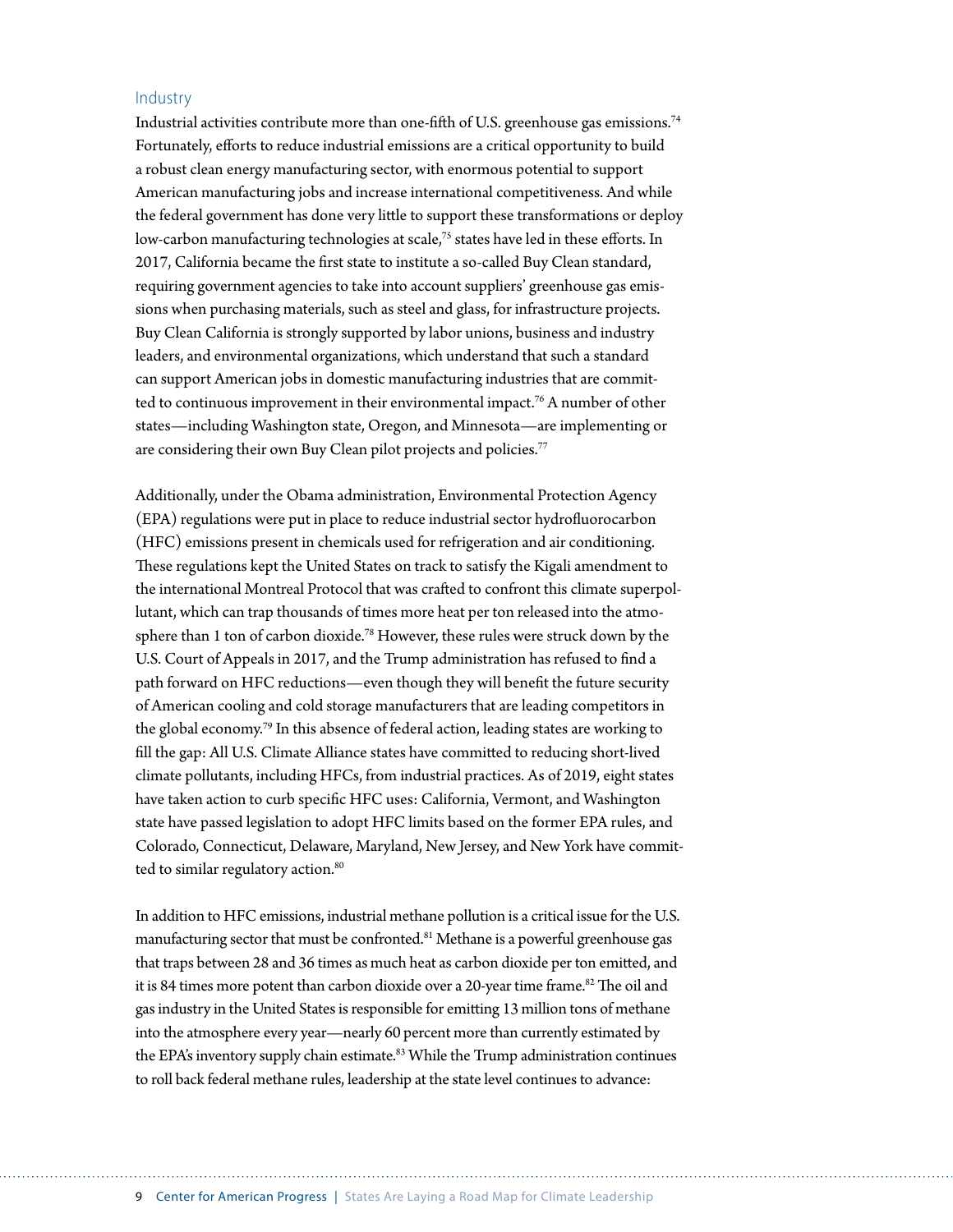Colorado's 2014 methane pollution rule became the basis for the Obama administration's federal methane standards, and the state is strengthening its rules by increasing protections at smaller oil and gas sources and expanding protections to pipelines and equipment.<sup>84</sup> Pennsylvania, under Gov. Tom Wolf (D), is expanding rules to cover the tens of thousands of existing oil and gas wells across the state.<sup>85</sup> New Mexico, under the leadership of Gov. Michelle Lujan Grisham (D), is reversing decades of lax oversight and crafting nation-leading methane standards.<sup>86</sup> And the Navajo Nation is looking to become the first tribal nation to create and administer its own methane-reduction regime.87 These efforts are critical both to reduce pollution now as well as to maintain momentum for comprehensive federal action against methane pollution in the next administration.

#### Agriculture and lands

In the United States, lands and coastal areas sequester on net approximately 700 million metric tons of carbon dioxide equivalent per year, which is approximately one-tenth of total domestic emissions.<sup>88</sup> Of the 1 gigaton of additional annual sequestration that the National Academy of Sciences says is possible, half comes from forestry and better management of agricultural soils.<sup>89</sup> The 26 U.S. Climate Alliance states and territories have coalesced around shared priorities in climate policy for agriculture and working lands, including increasing natural carbon sequestration, and other states are taking action, too.

In 2017, Maryland passed legislation creating a Healthy Soils program through which the state provides farmers with education, technical assistance, and financial incentives to implement farm management practices that contribute to healthy soils, for biodiversity and soil sequestration.<sup>90</sup> For farmers who adopt cover crop practices, Iowa offers discounted crop insurance and cost-sharing and Nebraska provides financial incentives.<sup>91</sup> Hawaii launched a Greenhouse Gas Sequestration Task Force in 2018 to identify ways to store carbon in its farms and natural areas such as forests.<sup>92</sup> And the state is now offering grants, technical support, tax credits, and other incentives to help produce and distribute more compost and to generally build healthier soils. New Mexico's Healthy Soil Act offers grants to farmers and ranchers to plant cover crops or native grasses, switch to no-till practices, restore wetlands, use compost, and otherwise explicitly help increase the soil's organic matter and carbon content.<sup>93</sup>

In addition, the Karuk Tribe in Northern California released their climate adaptation plan in 2019, recommending prescribed burning to manage lands and reduce wildfire risk.<sup>94</sup> Other tribal nations are implementing lands and resource management practices, such as relocating invasive plants and animals, redirecting agricultural runoff, contributing to reforestation efforts, and identifying harmful algae blooms. These include the Tulalip Tribes and the Jamestown S'Klallam Tribe of Washington state, as well as the Confederated Salish and Kootenai Tribes of Montana and numerous Alaskan tribal nations.95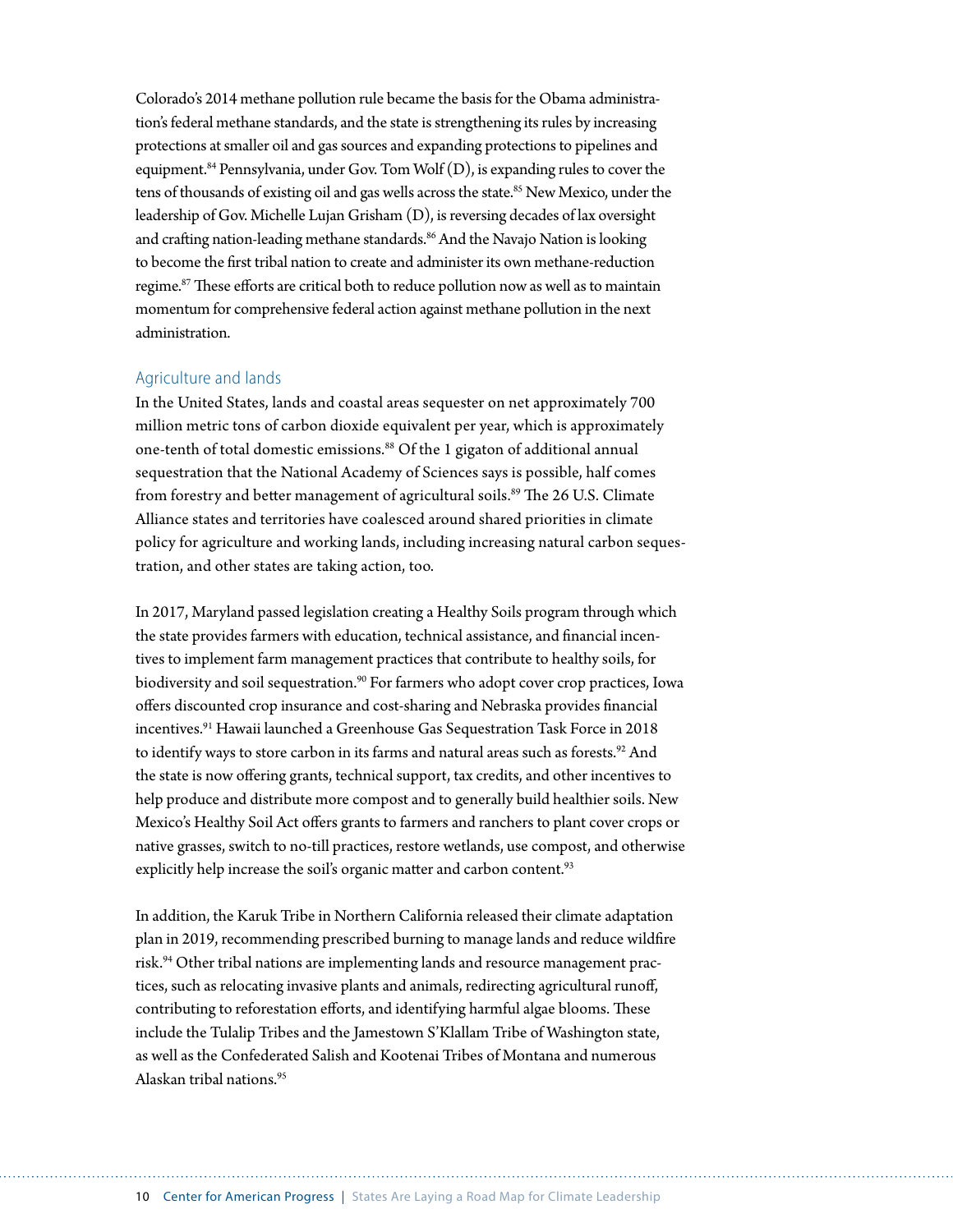# Environmental justice

Communities of color and economically disadvantaged groups have long been disproportionately affected by climate change and pollution. This is largely why the Equitable and Just National Climate Platform was launched last year, with the purpose of advancing the goals of economic, racial, climate, and environmental justice. The co-authors of the platform state: "Systemic racism and injustice have left economically disadvantaged communities, tribal communities, and communities of color exposed to the highest levels of toxic pollution, as well as the most vulnerable people subject to more powerful storms and floods, intense heat waves, deadly wildfires, devastating droughts, and other threats from the climate crisis."96 Approximately 250 environmental justice and national environmental organizations have signed on, calling for bold and equitable state and federal climate policies that improve air quality; increase access to affordable and sustainable electricity, water, and transportation for every community; support a rapid transition toward an inclusive, just, and pollution-free energy economy; and build safe and healthy infrastructure and communities.

A number of state and local governments have taken steps to address environmental and economic injustices, including by identifying and reducing disproportionately high levels of pollution in economically disadvantaged communities and communities of color, as well as by intentionally targeting prioritized investments into these communities. The most successful of these policies have been driven by the leadership of front-line communities who have organized, built power, and achieved the solutions they have defined for themselves. These provide instructive starting points for building better federal policy.

For example, New York state enacted the Climate Leadership and Community Protection Act in 2019, backed by a unique statewide coalition that included environmental organizations, economic justice advocates, labor unions, and other progressive groups.<sup>97</sup> In addition to requiring 100 percent renewable energy in the electric sector by 2040 and net-zero statewide emissions by midcentury, the law includes an equity screen to ensure state policies do not burden environmental justice communities. And it mandates that at least 35 percent of state investments in climate solutions go to disadvantaged communities.<sup>98</sup>

Across the country, California was the first to implement a statewide assessment of pollution and environmental impacts through its CalEnviroScreen program, which is now being updated to include climate change impacts.<sup>99</sup> And in 2017, the state adopted AB 617, requiring the California Air Resources Board to directly address air quality in communities most exposed to toxic and criteria air pollutants.<sup>100</sup>

CalEnviroScreen, in Washington state, Gov. Inslee is implementing an Environmental Health Disparities Map project: a statewide cumulative impact analysis of environmental and health disparities.<sup>101</sup> And it is using those data to inform state policy implementation, including in its recently passed 100 percent clean electricity standard law that ensures utilities fund low-income energy assistance programs, such as through direct bill reductions, weatherization, and energy efficiency improvements.<sup>102</sup>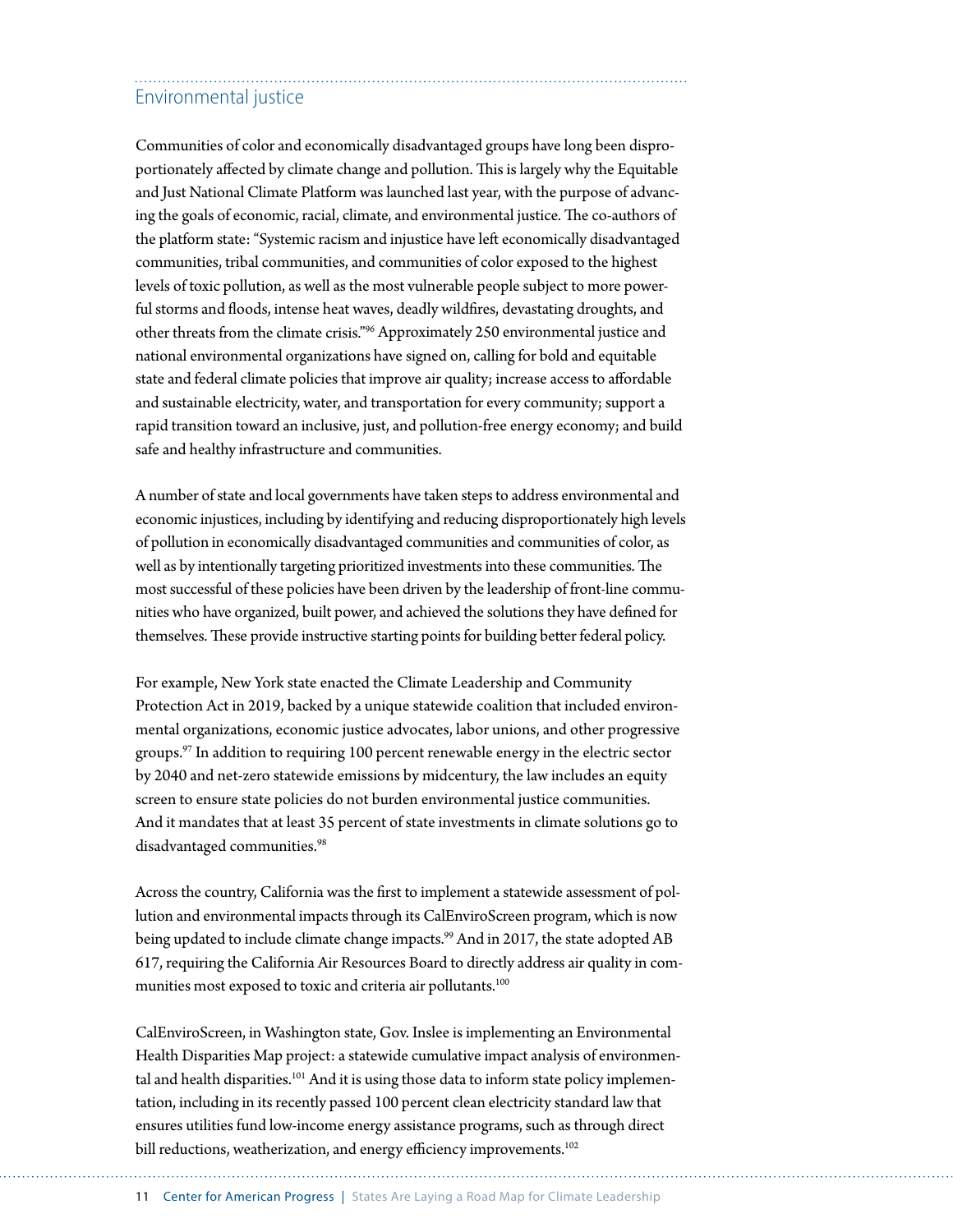The aforementioned Virginia Clean Economy Act, recently signed by Gov. Ralph Northam (D), also addresses important equity concerns associated with climate change and the clean energy transition. The law directs half of the state's RGGI auction proceeds to energy efficiency upgrades for low-income Virginians and 45 percent to flood mitigation and coastal resilience with a set-aside for disadvantaged communities.<sup>103</sup>

In North Carolina, the state Department of Environmental Quality formed an Environmental Justice and Equity Advisory Board "to assist the Department in achieving and maintaining the fair and equal treatment and meaningful involvement of North Carolinians regardless of where they live, their race, religion or income with respect to the development, implementation, and enforcement of environmental laws, regulations, and policies."104 And in Michigan, Gov. Whitmer has created her state's first Environmental Justice Advisory Council.<sup>105</sup>

Despite this progress, many state and local policy actions have fallen short of what is needed to improve the public health and well-being of people living in communities overburdened by high levels of toxic pollution sources located near their homes and schools. Much more work is urgently needed at all levels of government, and in collaboration with environmental justice advocates, to design climate policies that reduce emissions and co-pollutants and to address the cumulative and deadly impacts of their concentration in economically disadvantaged communities and communities of color.

# High-quality union jobs and economic transition

Many states are taking steps to center workers, high-quality job creation and retention, and workforce transition in their climate and clean energy policy agendas. While no state program goes far enough, these programs provide initial ideas for how federal lawmakers may do the same. Clean energy industries already employ more than 3 million Americans. But lawmakers at all levels can and should do more to ensure clean energy jobs are high quality with family-supporting wages and benefits, as well as to protect economic security for workers and communities transitioning off fossil fuels. The Solidarity for Climate Action platform, for example, calls for "creat[ing] and retain[ing] millions of high-quality jobs while putting forward bold solutions to climate change," and it emphasizes that improving the accessibility and density of union jobs in the clean energy industry will empower workers, create quality jobs, and sustain families.<sup>106</sup>

In supporting the creation and access to high-quality union jobs, Washington state's 100 percent clean energy law provides a tiered system of tax exemptions promoting clean energy projects that meet certain workforce requirements. Those include projects developed under community workforce or project labor agreements; with compensation of workers at prevailing wages determined by collective bargaining; or with woman-, minority- or veteran-owned businesses.<sup>107</sup>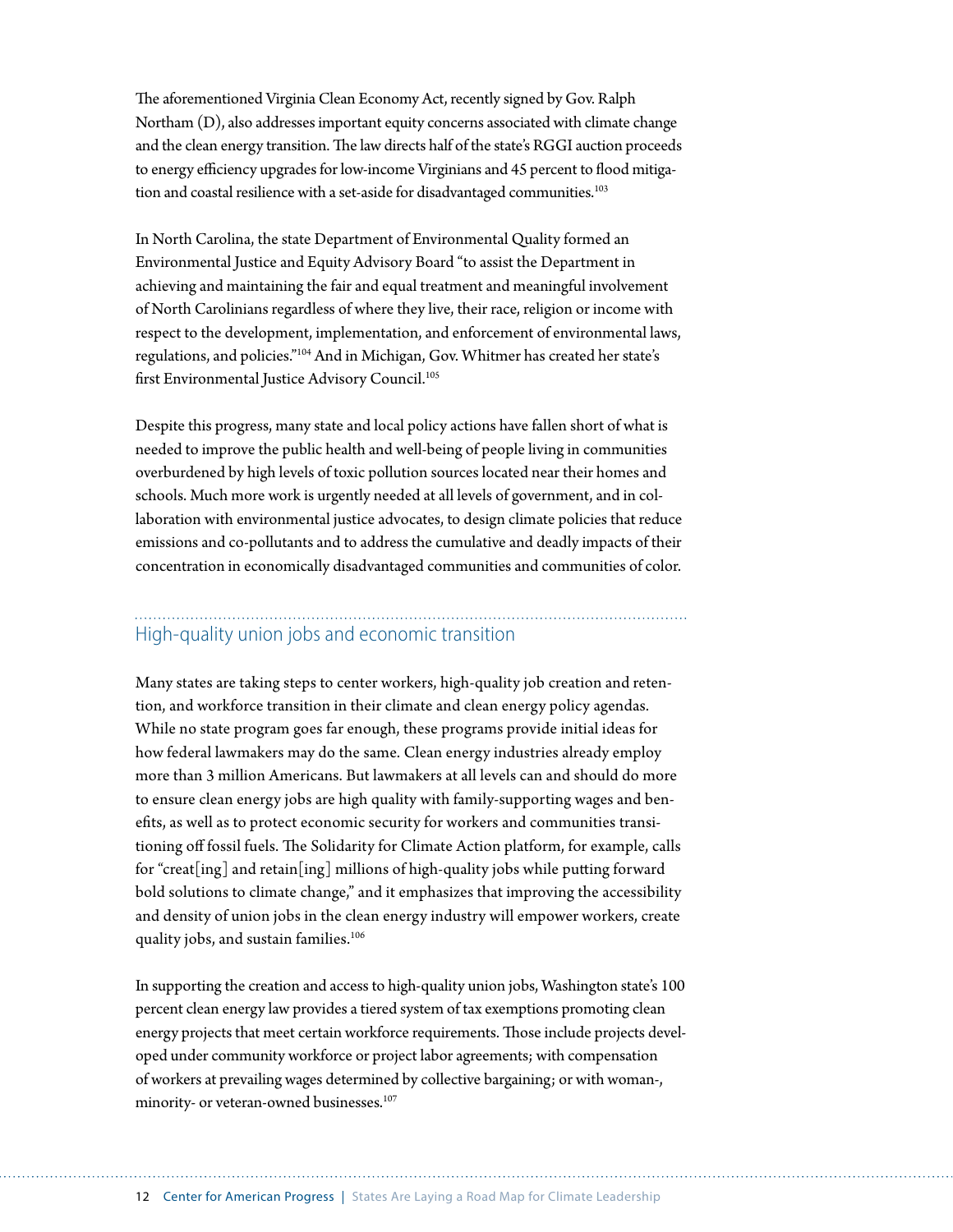In California, Gov. Gavin Newsom's (D) administration has strengthened support for unionized labor in the state's climate program, committing \$35 million per year of California's carbon revenues in the 2019-2020 state budget to two programs focused on ensuring that jobs created by clean energy investment programs are high quality. State climate investments also support a high-road construction career ladders program, providing \$165 million to preapprenticeships and apprenticeships in multicraft construction careers.108

Following the successful model demonstrated by Climate Jobs New York, a coalition of labor unions, working with Gov. Cuomo to include strong labor standards—including prevailing wage protections—as part of New York state's commitment to robust offshore wind energy development,<sup>109</sup> the state established the Climate Jobs National Resource Center to support labor-led coalitions in numerous other states. These groups can be poised to drive an economic recovery agenda of investment in good jobs to build clean energy and sustainable infrastructure.

To assist fossil fuel communities in economic transition, New Mexico Gov. Lujan Grisham signed the New Mexico Energy Transition Act in 2019,<sup>110</sup> which uses lowinterest bonds to finance economic relief, such as severance pay and job training, for communities affected by coal plant closures.<sup>111</sup> Also that year, Colorado, under Gov. Jared Polis (D), created a state Office of Just Transition, with support from the Colorado AFL-CIO and environmentalists, to align and deliver targeted programming and funding to communities and workers affected by a transition from coalfired electricity.<sup>112</sup> Similar legislation has been introduced in West Virginia.<sup>113</sup>

#### Conclusion

The urgent climate crisis requires the next president to put bold climate action at the top of this nation's agenda. And as they and Congress set out to implement that vision, they could start by learning from state and local leadership. Fortunately, it is clear that current and future federal lawmakers are heeding the lessons of this leadership. This has been evident by the ambitious climate plans put forward over the last year and by bills introduced during the 116th Congress, both showing the influence of states' climate leadership. These efforts have included a focus on investing in good jobs; building a clean energy future; creating standards and strategies targeting greenhouse gas pollution sector by sector; and committing to environmental and economic justice.

America needs leadership at every level of government to commit to bold clean energy action. The federal government must get back in the game. And states, local governments, and tribal nations must accelerate their own climate work. But especially as federal lawmakers consider national action, states' successes provide valuable insights into the policies and coalitions that will be required for success. Informed by the lessons from states, future federal leaders can create a powerful agenda to stop climate change and build a just and inclusive American clean energy economy.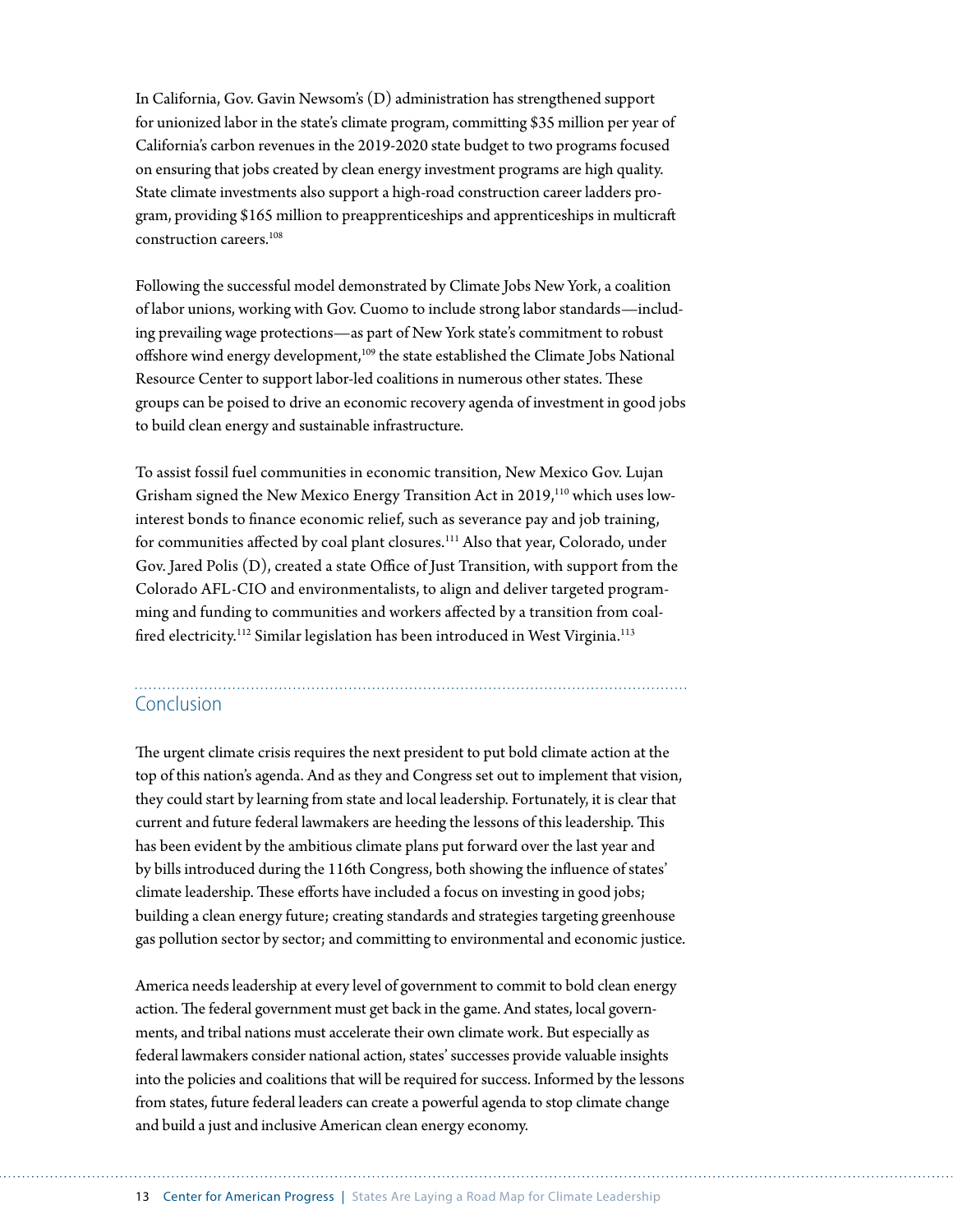*Sam Ricketts is a senior fellow for Energy and Environment at the Center for American Progress. Rita Cliffton is a research associate for Climate and Energy Policy at the Center. Lola Oduyeru is a manager for State and Local Government Affairs at the Center. Bill Holland is the senior director for State Advocacy and Policy at the League of Conservation Voters.* 

*The authors would like to thank the many internal and external reviewers who offered valuable ideas and feedback on this issue brief, including Cathleen Kelly, Alan Yu, Bidisha Bhattacharyya, Trevor Higgins, Christy Goldfuss, Karla Walter, David Madland, Sara Chieffo, Pam Kiely, Raya Salter, Jessica Eckdish, Kevin Lee, Anthony Rogers-Wright, David Terry, Michael Fishman, J.R. Tolbert, Jessica Goad, and others. These experts provided substantive and helpful comments, but the findings and conclusions represented in this issue brief are those of the authors alone and do not necessarily reflect the opinions of these reviewers. The authors also wish to thank Jarvis Holliday, Shanée Simhoni, Keenan Alexander, and the CAP Editorial team for their contributions to this issue brief.*

*The Center for American Progress and League of Conservation Voters thank Bloomberg Philanthropies, whose funding made this research and issue brief possible. The findings and conclusions represented in this issue brief are those of the authors alone, and do not necessarily reflect the opinions of Bloomberg Philanthropies.*

*Authors' note: The focus of this issue brief is intended to be on the lessons and history of enacted and pursued policies; this is not an endorsement of or commentary on the merits of any particular state, local, or tribal community or public engagement process, unique on-theground dynamics, or coalition activity.*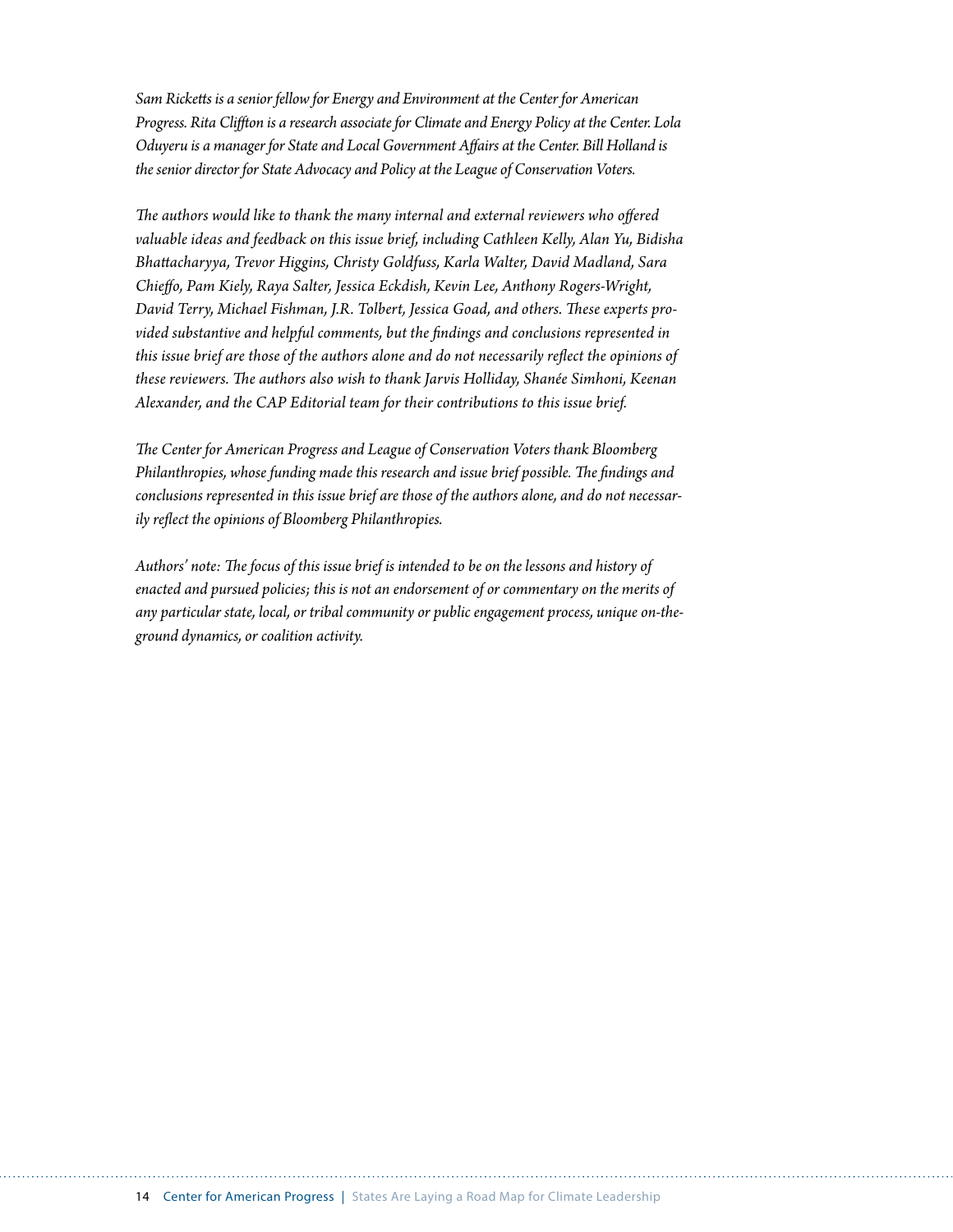#### Endnotes

- 1 Center for American Progress, "Coronavirus," available at <https://www.americanprogress.org/tag/coronavirus/>(last accessed April 2020).
- 2 Michael Greshko and others, "A running list of how President Trump is changing environmental policy," *National Geographic,* May 3, 2019, available at [https://www.nation](https://www.nationalgeographic.com/news/2017/03/how-trump-is-changing-science-environment/)[algeographic.com/news/2017/03/how-trump-is-changing](https://www.nationalgeographic.com/news/2017/03/how-trump-is-changing-science-environment/)[science-environment/.](https://www.nationalgeographic.com/news/2017/03/how-trump-is-changing-science-environment/)
- 3 Kevin Steinberger, "Trump's Solar Tariffs Undermine Remarkable Industry Progress," Natural Resources Defense Council, January 26, 2018, available at [https://www.nrdc.](https://www.nrdc.org/experts/kevin-steinberger/trumps-solar-tariffs-undermine-remarkable-industry-progress) [org/experts/kevin-steinberger/trumps-solar-tariffs-under](https://www.nrdc.org/experts/kevin-steinberger/trumps-solar-tariffs-undermine-remarkable-industry-progress)[mine-remarkable-industry-progress.](https://www.nrdc.org/experts/kevin-steinberger/trumps-solar-tariffs-undermine-remarkable-industry-progress)
- 4 Alan Yu, "An International Climate Road Map for the Next President," Center for American Progress, November 1, 2019, available at [https://www.americanprogress.org/](https://www.americanprogress.org/issues/green/news/2019/11/01/476572/international-climate-road-map-next-president/) [issues/green/news/2019/11/01/476572/international](https://www.americanprogress.org/issues/green/news/2019/11/01/476572/international-climate-road-map-next-president/)[climate-road-map-next-president/.](https://www.americanprogress.org/issues/green/news/2019/11/01/476572/international-climate-road-map-next-president/)
- 5 Christy Goldfuss, Claire Moser, and Sally Hardin, "5 Ways Trump's Latest Anti-Environmental Proposal Would Allow Fossil Fuel Companies to Bulldoze Communities," Center for American Progress, January 16, 2020, available at [https://www.americanprogress.org/issues/green/](https://www.americanprogress.org/issues/green/news/2020/01/16/479454/5-ways-trumps-latest-anti-environmental-proposal-allow-fossil-fuel-companies-bulldoze-communities/) [news/2020/01/16/479454/5-ways-trumps-latest-anti-envi](https://www.americanprogress.org/issues/green/news/2020/01/16/479454/5-ways-trumps-latest-anti-environmental-proposal-allow-fossil-fuel-companies-bulldoze-communities/)[ronmental-proposal-allow-fossil-fuel-companies-bulldoze](https://www.americanprogress.org/issues/green/news/2020/01/16/479454/5-ways-trumps-latest-anti-environmental-proposal-allow-fossil-fuel-companies-bulldoze-communities/)[communities/.](https://www.americanprogress.org/issues/green/news/2020/01/16/479454/5-ways-trumps-latest-anti-environmental-proposal-allow-fossil-fuel-companies-bulldoze-communities/)
- 6 America's Pledge on Climate Change, "Accelerating America's Pledge: Going All-In to Build a Prosperous, Low-Carbon Economy for the United States" (New York: Bloomberg Philanthropies, University of Maryland Center for Global Sus-tainability, Rocky Mountain Institute, and World Resources Institute, 2019), available at [https://www.americaspled](https://www.americaspledgeonclimate.com/accelerating-americas-pledge-2/)[geonclimate.com/accelerating-americas-pledge-2/](https://www.americaspledgeonclimate.com/accelerating-americas-pledge-2/).
- 7 Amy Patronella and Saharra Griffin, "Communities of Color Bear the Brunt of Trump's Anti-Environmental Agenda," Center for American Progress, February 27, 2020, available at [https://www.americanprogress.org/issues/green/](https://www.americanprogress.org/issues/green/news/2020/02/27/480820/communities-color-bear-brunt-trumps-anti-environmental-agenda/) [news/2020/02/27/480820/communities-color-bear-brunt](https://www.americanprogress.org/issues/green/news/2020/02/27/480820/communities-color-bear-brunt-trumps-anti-environmental-agenda/)[trumps-anti-environmental-agenda/](https://www.americanprogress.org/issues/green/news/2020/02/27/480820/communities-color-bear-brunt-trumps-anti-environmental-agenda/).
- 8 Jennifer Marlon, Eric Fine, and Anthony Leiserowitz, "Majorities of Americans in Every State Support Participation in the Paris Agreement," Yale Program on Climate Change Communication, May 8, 2017, available at [https://](https://climatecommunication.yale.edu/publications/paris_agreement_by_state/) [climatecommunication.yale.edu/publications/paris\\_agree](https://climatecommunication.yale.edu/publications/paris_agreement_by_state/)ment by state/.
- 9 E2, "Clean Jobs America 2019," March 13, 2019, available at <https://e2.org/reports/clean-jobs-america-2019/>.
- 10 Andy Kiersz and Allana Akhtar, "21 high-paying careers for people who want to save the planet — and also have job security," Business Insider, August 14, 2019, available at [https://www.businessinsider.com/high-demand-renew](https://www.businessinsider.com/high-demand-renewable-energy-jobs-of-the-future-2019-8)[able-energy-jobs-of-the-future-2019-8](https://www.businessinsider.com/high-demand-renewable-energy-jobs-of-the-future-2019-8).
- 11 E2, "Clean Jobs America 2019."
- 12 Bianca Majumder, Sally Hardin, and Claire Moser, "The Impact of the Coronavirus on the Renewable Energy Industry," Center for American Progress, April 15, 2020, available at [https://www.americanprogress.org/issues/green/](https://www.americanprogress.org/issues/green/news/2020/04/15/483219/impact-coronavirus-renewable-energy-industry/) [news/2020/04/15/483219/impact-coronavirus-renewable](https://www.americanprogress.org/issues/green/news/2020/04/15/483219/impact-coronavirus-renewable-energy-industry/)[energy-industry/.](https://www.americanprogress.org/issues/green/news/2020/04/15/483219/impact-coronavirus-renewable-energy-industry/)
- 13 Ryan Heath and others, "Global climate battle shifts to 'once-in-a-generation' government spending," *Politico*, April 24, 2020, available at [https://www.politico.eu/article/](https://www.politico.eu/article/climate-battle-shifts-to-once-in-a-generation-national-budgets/) [climate-battle-shifts-to-once-in-a-generation-national](https://www.politico.eu/article/climate-battle-shifts-to-once-in-a-generation-national-budgets/)[budgets/.](https://www.politico.eu/article/climate-battle-shifts-to-once-in-a-generation-national-budgets/)
- 14 Stanford Woods Institute for the Environment, "Global Carbon Emissions Hit a Record High: Media Coverage," available at [https://woods.stanford.edu/news/global](https://woods.stanford.edu/news/global-carbon-emissions-hit-record-high-media-coverage)[carbon-emissions-hit-record-high-media-coverage](https://woods.stanford.edu/news/global-carbon-emissions-hit-record-high-media-coverage) (last accessed April 2020).

15 Intergovernmental Panel on Climate Change, "Global warming of 1.5°C" (Geneva: 2018), available at [https://](https://www.ipcc.ch/sr15/) [www.ipcc.ch/sr15/](https://www.ipcc.ch/sr15/).

- 16 John Podesta and others, "State Fact Sheet: A 100 Percent Clean Future: Hose State Policy Successes Can Inform Federal Action on Climate Change" (Washington: Center for American Progress, 2019), available at [https://www.ameri](https://www.americanprogress.org/issues/green/reports/2019/10/16/475863/state-fact-sheet-100-percent-clean-future/)[canprogress.org/issues/green/reports/2019/10/16/475863/](https://www.americanprogress.org/issues/green/reports/2019/10/16/475863/state-fact-sheet-100-percent-clean-future/) [state-fact-sheet-100-percent-clean-future/.](https://www.americanprogress.org/issues/green/reports/2019/10/16/475863/state-fact-sheet-100-percent-clean-future/)
- 17 Christy Goldfuss, "6 New Governors Who Will Lead the Way on Climate Action," Center for American Progress, November 7, 2018, available at [https://www.americanprogress.](https://www.americanprogress.org/issues/green/news/2018/11/07/460598/6-new-governors-will-lead-way-climate-action/) [org/issues/green/news/2018/11/07/460598/6-new-gover](https://www.americanprogress.org/issues/green/news/2018/11/07/460598/6-new-governors-will-lead-way-climate-action/)[nors-will-lead-way-climate-action/](https://www.americanprogress.org/issues/green/news/2018/11/07/460598/6-new-governors-will-lead-way-climate-action/).
- 18 David Roberts, "Virginia becomes the first state in the South to target 100% clean power," Vox, April 13, 2020, available at [https://www.vox.com/energy-and-environ](https://www.vox.com/energy-and-environment/2020/3/12/21172836/renewable-energy-virginia-100-percent-clean)[ment/2020/3/12/21172836/renewable-energy-virginia-](https://www.vox.com/energy-and-environment/2020/3/12/21172836/renewable-energy-virginia-100-percent-clean)[100-percent-clean](https://www.vox.com/energy-and-environment/2020/3/12/21172836/renewable-energy-virginia-100-percent-clean); Virginia Governor Ralph S. Northam, "Governor Ralph Northam Signs Executive Order to Expand Access to Renewable Energy, Support Clean Energy Jobs of the Future," Press release, September 17, 2019, available at [https://www.governor.virginia.gov/newsroom/](https://www.governor.virginia.gov/newsroom/all-releases/2019/september/headline-846745-en.html) [all-releases/2019/september/headline-846745-en.html](https://www.governor.virginia.gov/newsroom/all-releases/2019/september/headline-846745-en.html).
- 19 J.C. Kibbey, "Gov. Pritzker Sets the Stage for Illinois to Lead on Climate," Natural Resources Defense Council, January 29, 2020, available at [https://www.nrdc.org/experts/jc](https://www.nrdc.org/experts/jc-kibbey/gov-pritzker-sets-stage-illinois-climate-leadership)[kibbey/gov-pritzker-sets-stage-illinois-climate-leadership.](https://www.nrdc.org/experts/jc-kibbey/gov-pritzker-sets-stage-illinois-climate-leadership)
- 20 Dan Gearino, "Michigan's New Governor Puts Climate Change at Heart of Government," Inside Climate News, February 5, 2019, available at [https://insideclimatenews.](https://insideclimatenews.org/news/05022019/michigan-whitmer-office-climate-change-energy-filnt-water-policies-climate-alliance) [org/news/05022019/michigan-whitmer-office-climate](https://insideclimatenews.org/news/05022019/michigan-whitmer-office-climate-change-energy-filnt-water-policies-climate-alliance)[change-energy-filnt-water-policies-climate-alliance](https://insideclimatenews.org/news/05022019/michigan-whitmer-office-climate-change-energy-filnt-water-policies-climate-alliance).
- 21 WA Governor's Office, "Washington powers a new path toward clean energy future," Medium, May 7, 2019, available at [https://medium.com/wagovernor/washington-powers](https://medium.com/wagovernor/washington-powers-a-new-path-toward-clean-energy-future-d293029b7484)[a-new-path-toward-clean-energy-future-d293029b7484.](https://medium.com/wagovernor/washington-powers-a-new-path-toward-clean-energy-future-d293029b7484)
- 22 New York State, "Governor Cuomo Executes the Nation's Largest Offshore Wind Agreement and Signs Historic Climate Leadership and Community Protection Act," Press release, July 18, 2019, available at [https://www.governor.](https://www.governor.ny.gov/news/governor-cuomo-executes-nations-largest-offshore-wind-agreement-and-signs-historic-climate) [ny.gov/news/governor-cuomo-executes-nations-largest](https://www.governor.ny.gov/news/governor-cuomo-executes-nations-largest-offshore-wind-agreement-and-signs-historic-climate)[offshore-wind-agreement-and-signs-historic-climate](https://www.governor.ny.gov/news/governor-cuomo-executes-nations-largest-offshore-wind-agreement-and-signs-historic-climate); Sierra Club, "Governor Jared Polis Signs Major Climate and Energy Bills Into Law," Press release, May 30, 2019, available at [https://www.sierraclub.org/press-releases/2019/05/](https://www.sierraclub.org/press-releases/2019/05/governor-jared-polis-signs-major-climate-and-energy-bills-law) [governor-jared-polis-signs-major-climate-and-energy](https://www.sierraclub.org/press-releases/2019/05/governor-jared-polis-signs-major-climate-and-energy-bills-law)[bills-law](https://www.sierraclub.org/press-releases/2019/05/governor-jared-polis-signs-major-climate-and-energy-bills-law); State of Maine Office of Governor Janet T. Mills, "Governor Mills Signs Major Renewable Energy and Climate Change Bills Into Law," Press release, June 26, 2019, available at [https://www.maine.gov/governor/mills/](https://www.maine.gov/governor/mills/news/governor-mills-signs-major-renewable-energy-and-climate-change-bills-law-2019-06-26) [news/governor-mills-signs-major-renewable-energy-and](https://www.maine.gov/governor/mills/news/governor-mills-signs-major-renewable-energy-and-climate-change-bills-law-2019-06-26)[climate-change-bills-law-2019-06-26](https://www.maine.gov/governor/mills/news/governor-mills-signs-major-renewable-energy-and-climate-change-bills-law-2019-06-26).
- 23 America's Pledge on Climate Change, "Accelerating America's Pledge."
- 24 Northern Arizona University, "Welcome to the ITEP Tribes and Climate Change Program," available at [http://www7.](http://www7.nau.edu/itep/main/tcc) [nau.edu/itep/main/tcc](http://www7.nau.edu/itep/main/tcc) (last accessed April 2020).
- 25 Nicola Jones, "How Native Tribes Are Taking the Lead on Planning for Climate Change," Yale Environment 360, February 11, 2020, available at [https://e360.yale.edu/features/](https://e360.yale.edu/features/how-native-tribes-are-taking-the-lead-on-planning-for-climate-change) [how-native-tribes-are-taking-the-lead-on-planning-for](https://e360.yale.edu/features/how-native-tribes-are-taking-the-lead-on-planning-for-climate-change)[climate-change](https://e360.yale.edu/features/how-native-tribes-are-taking-the-lead-on-planning-for-climate-change).
- 26 U.S. Climate Alliance, "Home," available at [http://www.](http://www.usclimatealliance.org/) [usclimatealliance.org/](http://www.usclimatealliance.org/) (last accessed April 2020).
- 27 We Are Still In, "Home," available at [https://www.wearestil](https://www.wearestillin.com/)[lin.com/](https://www.wearestillin.com/) (last accessed April 2020).
- 28 Powering Past Coal Alliance, "Home," available at [https://](https://poweringpastcoal.org/) [poweringpastcoal.org/](https://poweringpastcoal.org/) (last accessed April 2020); International Alliance to Combat Ocean Acidification, "Home," available at<https://www.oaalliance.org/>(last accessed April 2020).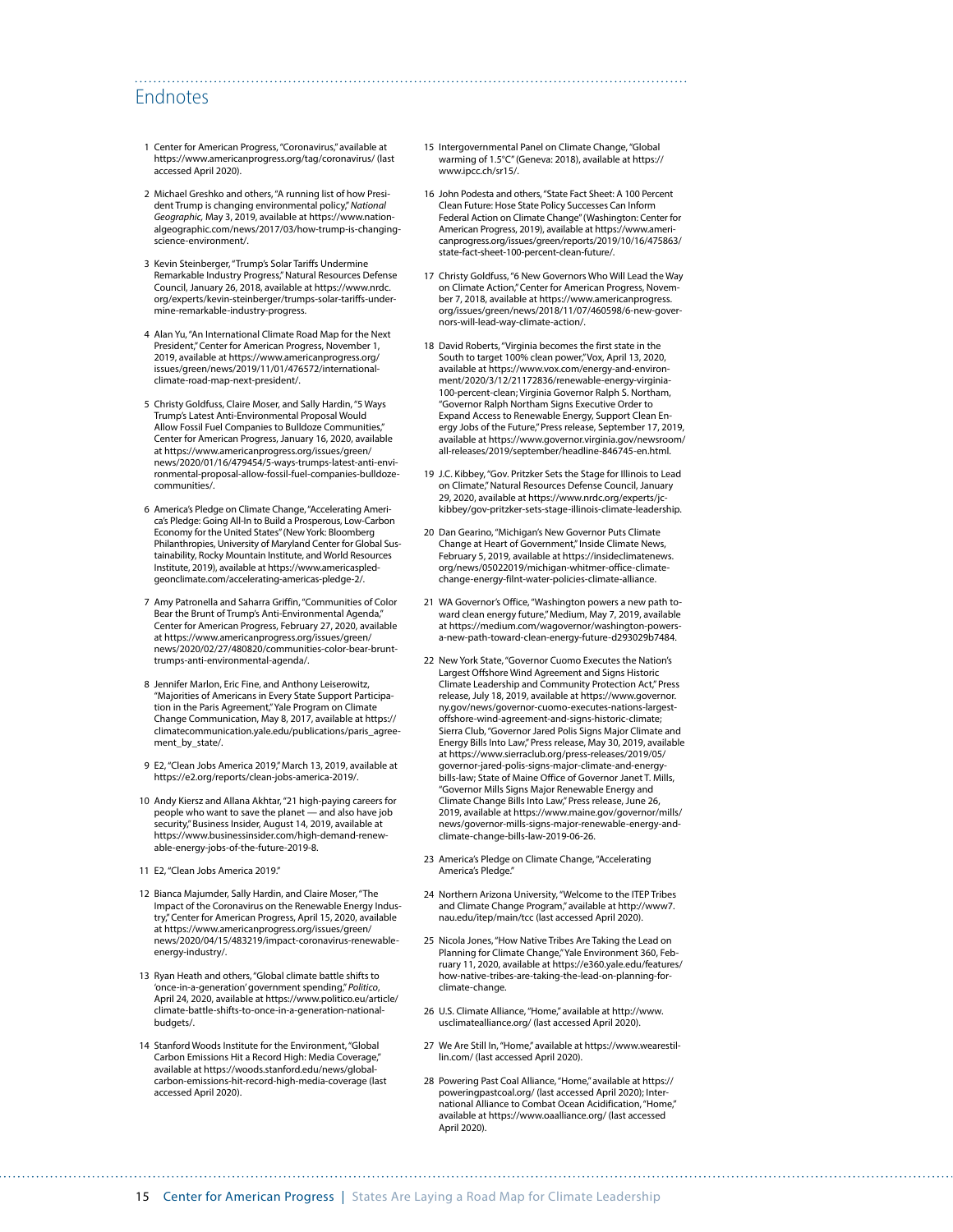- 29 California Energy Commission, "Climate Change Partnerships," available at [https://www.energy.ca.gov/about/](https://www.energy.ca.gov/about/campaigns/international-cooperation/climate-change-partnerships) [campaigns/international-cooperation/climate-change-part](https://www.energy.ca.gov/about/campaigns/international-cooperation/climate-change-partnerships)[nerships](https://www.energy.ca.gov/about/campaigns/international-cooperation/climate-change-partnerships) (last accessed April 2020); Berkeley California-China Climate Institute, "Home," available at [https://ccci.berkeley.](https://ccci.berkeley.edu/) [edu/](https://ccci.berkeley.edu/) (last accessed April 2020); University of California San Diego Scripps Institution of Oceanography, "California, Indian States Launch Initiative to Jointly Improve Public Health, Combat Climate Change," Press release, October 22, 2013, available at [https://scripps.ucsd.edu/news/13731.](https://scripps.ucsd.edu/news/13731)
- 30 Yu, "An International Climate Road Map for the Next President."
- 31 Tom Kiernan, "Branstad's leadership made wind energy successful," *Des Moines Register*, February 11, 2017, available at [https://www.desmoinesregister.com/story/opin](https://www.desmoinesregister.com/story/opinion/columnists/2017/02/11/branstads-leadership-made-wind-energy-successful/97755502/)[ion/columnists/2017/02/11/branstads-leadership-made](https://www.desmoinesregister.com/story/opinion/columnists/2017/02/11/branstads-leadership-made-wind-energy-successful/97755502/)[wind-energy-successful/97755502/](https://www.desmoinesregister.com/story/opinion/columnists/2017/02/11/branstads-leadership-made-wind-energy-successful/97755502/).
- 32 Galen L. Barbose, "U.S. Renewables Portfolio Standards: 2019 Annual Status Update" (Berkeley, CA: Berkeley Lab, 2019), available at [https://emp.lbl.gov/publications/us](https://emp.lbl.gov/publications/us-renewables-portfolio-standards-2)[renewables-portfolio-standards-2.](https://emp.lbl.gov/publications/us-renewables-portfolio-standards-2)
- 33 Ballotpedia, "Colorado Renewable Energy Requirement, Initiative 37 (2004)," available at [https://ballotpedia.org/](https://ballotpedia.org/Colorado_Renewable_Energy_Requirement,_Initiative_37_(2004)) [Colorado\\_Renewable\\_Energy\\_Requirement,\\_Initia](https://ballotpedia.org/Colorado_Renewable_Energy_Requirement,_Initiative_37_(2004))[tive\\_37\\_\(2004\)](https://ballotpedia.org/Colorado_Renewable_Energy_Requirement,_Initiative_37_(2004)) (last accessed April 2020).
- 34 California Air Resources Board, "Assembly Bill 32 Overview," available at<https://ww3.arb.ca.gov/cc/ab32/ab32.htm> (last accessed April 2020).
- 35 California Air Resources Board, "Low Carbon Fuel Standard," available at [https://ww2.arb.ca.gov/our-work/programs/](https://ww2.arb.ca.gov/our-work/programs/low-carbon-fuel-standard) [low-carbon-fuel-standard](https://ww2.arb.ca.gov/our-work/programs/low-carbon-fuel-standard) (last accessed April 2020).
- 36 California Air Resources Board, "Assembly Bill 32 Overview."
- 37 David Roberts, "Virginia becomes the first state in the South to target 100% clean power," Vox, April 13, 2020, available at [https://www.vox.com/energy-and-environ](https://www.vox.com/energy-and-environment/2020/3/12/21172836/renewable-energy-virginia-100-percent-clean)[ment/2020/3/12/21172836/renewable-energy-virginia-](https://www.vox.com/energy-and-environment/2020/3/12/21172836/renewable-energy-virginia-100-percent-clean)[100-percent-clean](https://www.vox.com/energy-and-environment/2020/3/12/21172836/renewable-energy-virginia-100-percent-clean).
- 38 Devashree Saha and Dan Lashof, "Pennsylvania is Joining RGGI. Here's Why That Matters," World Resources Institute, October 10, 2019, available at [https://www.wri.org/](https://www.wri.org/blog/2019/10/pennsylvania-joining-rggi-heres-why-matters) [blog/2019/10/pennsylvania-joining-rggi-heres-why](https://www.wri.org/blog/2019/10/pennsylvania-joining-rggi-heres-why-matters)[matters.](https://www.wri.org/blog/2019/10/pennsylvania-joining-rggi-heres-why-matters)
- 39 Environmental Protection Agency, "Vehicle Emissions California Waivers and Authorizations," available at [https://](https://www.epa.gov/state-and-local-transportation/vehicle-emissions-california-waivers-and-authorizations) [www.epa.gov/state-and-local-transportation/vehicle](https://www.epa.gov/state-and-local-transportation/vehicle-emissions-california-waivers-and-authorizations)[emissions-california-waivers-and-authorizations](https://www.epa.gov/state-and-local-transportation/vehicle-emissions-california-waivers-and-authorizations) (last accessed April 2020).
- 40 Ella Nilsen, "Trump just started a huge legal battle with California over lowering car emission standards," Vox, September 18, 2019, available at [https://www.vox.com/](https://www.vox.com/policy-and-politics/2019/9/18/20872226/trump-california-car-emission-standards) [policy-and-politics/2019/9/18/20872226/trump-california](https://www.vox.com/policy-and-politics/2019/9/18/20872226/trump-california-car-emission-standards)[car-emission-standards.](https://www.vox.com/policy-and-politics/2019/9/18/20872226/trump-california-car-emission-standards)
- 41 The U.S. Department of Justice, "Massachusetts V. EPA," available at [https://www.justice.gov/enrd/massachusetts](https://www.justice.gov/enrd/massachusetts-v-epa)[v-epa](https://www.justice.gov/enrd/massachusetts-v-epa) (last accessed April 2020).
- 42 John Podesta and others, "A 100 Percent Clean Future" (Washington: Center for American Progress, 2019), available at [https://www.americanprogress.org/issues/green/](https://www.americanprogress.org/issues/green/reports/2019/10/10/475605/100-percent-clean-future/) [reports/2019/10/10/475605/100-percent-clean-future/.](https://www.americanprogress.org/issues/green/reports/2019/10/10/475605/100-percent-clean-future/)
- 43 UCLA Luskin Center for Innovation, "Progress Toward 100% Clean Energy in Cities and States Across the US" (Los Angeles: 2019), available at [https://innovation.luskin.ucla.edu/](https://innovation.luskin.ucla.edu/wp-content/uploads/2019/11/100-Clean-Energy-Progress-Report-UCLA-2.pdf) [wp-content/uploads/2019/11/100-Clean-Energy-Progress-](https://innovation.luskin.ucla.edu/wp-content/uploads/2019/11/100-Clean-Energy-Progress-Report-UCLA-2.pdf)[Report-UCLA-2.pdf](https://innovation.luskin.ucla.edu/wp-content/uploads/2019/11/100-Clean-Energy-Progress-Report-UCLA-2.pdf).
- 44 Natural Resources Defense Council, "Race to 100% Clean," April 16, 2020, available at [https://www.nrdc.org/resourc](https://www.nrdc.org/resources/race-100-clean)[es/race-100-clean](https://www.nrdc.org/resources/race-100-clean).
- 45 North Carolina Governor Roy Cooper, "Governor Cooper and North Carolina Move Forward with Clean Energy Plan," Press release, September 27, 2019, available at [https://gov](https://governor.nc.gov/news/governor-cooper-and-north-carolina-move-forward-clean-energy-plan)[ernor.nc.gov/news/governor-cooper-and-north-carolina](https://governor.nc.gov/news/governor-cooper-and-north-carolina-move-forward-clean-energy-plan)[move-forward-clean-energy-plan](https://governor.nc.gov/news/governor-cooper-and-north-carolina-move-forward-clean-energy-plan).
- 46 American Council for an Energy-Efficient Economy, "State Energy Efficiency Resource Standards (EERS)" (Washington: 2019), available at [https://www.aceee.org/sites/default/](https://www.aceee.org/sites/default/files/state-eers-0519.pdf) [files/state-eers-0519.pdf](https://www.aceee.org/sites/default/files/state-eers-0519.pdf).
- 47 National Council of State Legislators, "State Net Metering Policies," November 20, 2017, available at [https://www.ncsl.](https://www.ncsl.org/research/energy/net-metering-policy-overview-and-state-legislative-updates.aspx) [org/research/energy/net-metering-policy-overview-and](https://www.ncsl.org/research/energy/net-metering-policy-overview-and-state-legislative-updates.aspx)[state-legislative-updates.aspx](https://www.ncsl.org/research/energy/net-metering-policy-overview-and-state-legislative-updates.aspx)
- 48 American Green Bank Consortium and the Coalition for Green Capital, "Green Banks in the United States: 2018 Annual Industry Report" (Washington: 2018), available at [https://static1.squarespace.com/](https://static1.squarespace.com/static/59bc05f0c534a543a9f96b0d/t/5d0d25fccf17ee0001df3ab6/1561142783609/Green+Banks+in+the+US+-+2018+Annual+Industry+Report.pdf) [static/59bc05f0c534a543a9f96b0d/t/5d0d25fccf17ee00](https://static1.squarespace.com/static/59bc05f0c534a543a9f96b0d/t/5d0d25fccf17ee0001df3ab6/1561142783609/Green+Banks+in+the+US+-+2018+Annual+Industry+Report.pdf) [01df3ab6/1561142783609/Green+Banks+in+the+US+-](https://static1.squarespace.com/static/59bc05f0c534a543a9f96b0d/t/5d0d25fccf17ee0001df3ab6/1561142783609/Green+Banks+in+the+US+-+2018+Annual+Industry+Report.pdf) [+2018+Annual+Industry+Report.pdf.](https://static1.squarespace.com/static/59bc05f0c534a543a9f96b0d/t/5d0d25fccf17ee0001df3ab6/1561142783609/Green+Banks+in+the+US+-+2018+Annual+Industry+Report.pdf)
- 49 National Association of State Energy Officials, "U.S. State Energy Program Update: State Projects and Programs Implemented by the State Energy Offices Utilizing SEP Funding" (Washington: 2019), available at [https://www.naseo.](https://www.naseo.org/Data/Sites/1/us-sep-successes-booklet_09-30-15.pdf) [org/Data/Sites/1/us-sep-successes-booklet\\_09-30-15.pdf](https://www.naseo.org/Data/Sites/1/us-sep-successes-booklet_09-30-15.pdf).
- 50 Podesta and others, "A 100 Percent Clean Future."
- 51 North Carolina Clean Energy Technology Center, "The 50 States of Electric Vehicles: States Focus on Transportation Electrification Planning, Charging Station Regulation in Q2 2019," Press release, August 7, 2019, available at [https://](https://nccleantech.ncsu.edu/2019/08/07/the-50-states-of-electric-vehicles-states-focus-on-transportation-electrification-planning-charging-station-regulation-in-q2-2019/) [nccleantech.ncsu.edu/2019/08/07/the-50-states-of-elec](https://nccleantech.ncsu.edu/2019/08/07/the-50-states-of-electric-vehicles-states-focus-on-transportation-electrification-planning-charging-station-regulation-in-q2-2019/)[tric-vehicles-states-focus-on-transportation-electrification](https://nccleantech.ncsu.edu/2019/08/07/the-50-states-of-electric-vehicles-states-focus-on-transportation-electrification-planning-charging-station-regulation-in-q2-2019/)[planning-charging-station-regulation-in-q2-2019/](https://nccleantech.ncsu.edu/2019/08/07/the-50-states-of-electric-vehicles-states-focus-on-transportation-electrification-planning-charging-station-regulation-in-q2-2019/).
- 52 Union of Concerned Scientists, "What is ZEV?", August 7, 2019, available at [https://www.ucsusa.org/resources/](https://www.ucsusa.org/resources/what-zev) [what-zev.](https://www.ucsusa.org/resources/what-zev)
- 53 Benjamin Grayson and Deanne Barrow, "Financing EV charging infrastructure," Norton Rose Fulbright Project Finance, December 12, 2019, available at [https://www.](https://www.projectfinance.law/publications/financing-ev-charging-infrastructure) [projectfinance.law/publications/financing-ev-charging](https://www.projectfinance.law/publications/financing-ev-charging-infrastructure)[infrastructure.](https://www.projectfinance.law/publications/financing-ev-charging-infrastructure)
- 54 Miles Muller, "Reforming Rates for Electric Trucks, Buses and Fast Chargers," Natural Resources Defense Council, October 24, 2019, available at [https://www.nrdc.org/experts/](https://www.nrdc.org/experts/miles-muller/reforming-rates-electric-trucks-buses-fast-chargers-0) [miles-muller/reforming-rates-electric-trucks-buses-fast](https://www.nrdc.org/experts/miles-muller/reforming-rates-electric-trucks-buses-fast-chargers-0)[chargers-0.](https://www.nrdc.org/experts/miles-muller/reforming-rates-electric-trucks-buses-fast-chargers-0)
- 55 Kristy Hartman and Emily Dowd, "State Efforts To Promote Hybrid and Electric Vehicles," National Conference of State Legislatures, September 26, 2017, available at [https://](https://www.ncsl.org/research/energy/state-electric-vehicle-incentives-state-chart.aspx) [www.ncsl.org/research/energy/state-electric-vehicle](https://www.ncsl.org/research/energy/state-electric-vehicle-incentives-state-chart.aspx)[incentives-state-chart.aspx.](https://www.ncsl.org/research/energy/state-electric-vehicle-incentives-state-chart.aspx)
- 56 Allison Carr and others, "The 50 States of Electric Vehicles: Q2 2019
- Quarterly Report" (Raleigh, NC: North Carolina Clean Energy Technology Center, 2019), available at [https://nccleantech.](https://nccleantech.ncsu.edu/wp-content/uploads/2019/08/Q2-19_EV_execsummary_Final.pdf) [ncsu.edu/wp-content/uploads/2019/08/Q2-19\\_EV\\_exec](https://nccleantech.ncsu.edu/wp-content/uploads/2019/08/Q2-19_EV_execsummary_Final.pdf)[summary\\_Final.pdf.](https://nccleantech.ncsu.edu/wp-content/uploads/2019/08/Q2-19_EV_execsummary_Final.pdf)
- 57 Larry Pearl, "New Jersey sets high standard with passage of EV incentive bill, advocates say," Utility Dive, January 15, 2020, available at [https://www.utilitydive.com/news/new](https://www.utilitydive.com/news/new-jersey-sets-high-standard-with-passage-of-ev-incentive-bill-advocates/570455/)[jersey-sets-high-standard-with-passage-of-ev-incentive](https://www.utilitydive.com/news/new-jersey-sets-high-standard-with-passage-of-ev-incentive-bill-advocates/570455/)[bill-advocates/570455/](https://www.utilitydive.com/news/new-jersey-sets-high-standard-with-passage-of-ev-incentive-bill-advocates/570455/).
- 58 Environmental Protection Agency, "Volkswagen Clean Air Act Civil Settlement," available at https://www. epa.gov/enforcement/volkswagen-clean-air-act-civilsettlement#partners (last accessed April 2020).
- 59 Teo Argueta, "The Future is Electric Phoenix Celebrates First Electric School Bus!", League of Conservation Voters, January 27, 2020, available at [https://www.lcv.org/article/](https://www.lcv.org/article/future-electric-phoenix-celebrates-first-electric-school-bus/) [future-electric-phoenix-celebrates-first-electric-school-bus/.](https://www.lcv.org/article/future-electric-phoenix-celebrates-first-electric-school-bus/)
- 60 Sadiah Thompson, "Maryland Bill Would Fund Electric School Bus Grant Program," School Bus Fleet, April 18, 2019, available at [https://www.schoolbusfleet.com/](https://www.schoolbusfleet.com/news/733820/maryland-bill-would-fund-electric-school-bus-grant-program) [news/733820/maryland-bill-would-fund-electric-school](https://www.schoolbusfleet.com/news/733820/maryland-bill-would-fund-electric-school-bus-grant-program)[bus-grant-program](https://www.schoolbusfleet.com/news/733820/maryland-bill-would-fund-electric-school-bus-grant-program); Luz Gray and Taylor Avery, "Sisolak signs bill to allow funds for electric school busses in Nevada," The Nevada Independent, May 23, 2019, available at [https://thenevadaindependent.com/article/sisolak-signs](https://thenevadaindependent.com/article/sisolak-signs-bill-to-allow-funds-for-electric-school-buses-in-nevada)[bill-to-allow-funds-for-electric-school-buses-in-nevada.](https://thenevadaindependent.com/article/sisolak-signs-bill-to-allow-funds-for-electric-school-buses-in-nevada)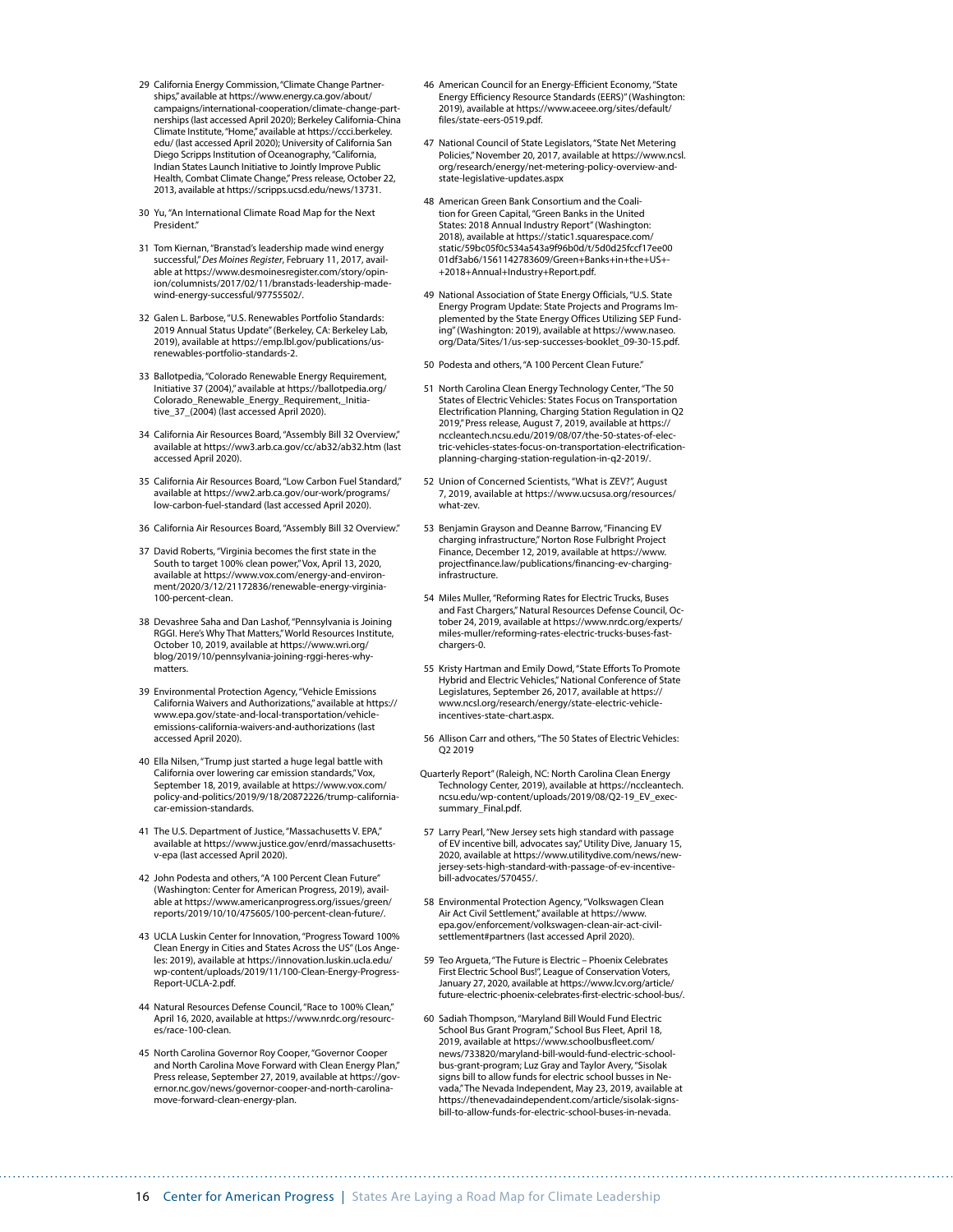- 61 Oregon Governor's Office, "Governor Kate Brown Takes Climate Action," Press release, March 10, 2020, available at [https://www.oregon.gov/newsroom/Pages/NewsDetail.](https://www.oregon.gov/newsroom/Pages/NewsDetail.aspx?newsid=36121) [aspx?newsid=36121.](https://www.oregon.gov/newsroom/Pages/NewsDetail.aspx?newsid=36121)
- 62 New York State, "Smart Growth Public Infrastructure Policy," available at<https://www.efc.ny.gov/smartgrowth> (last accessed April 2020).
- 63 Caltrans, "Smart Mobility Framework," California.gov, available at [https://dot.ca.gov/programs/transportation](https://dot.ca.gov/programs/transportation-planning/office-of-smart-mobility-climate-change/smart-mobility-active-transportation/smart-mobility-framework)[planning/office-of-smart-mobility-climate-change/smart](https://dot.ca.gov/programs/transportation-planning/office-of-smart-mobility-climate-change/smart-mobility-active-transportation/smart-mobility-framework)[mobility-active-transportation/smart-mobility-framework](https://dot.ca.gov/programs/transportation-planning/office-of-smart-mobility-climate-change/smart-mobility-active-transportation/smart-mobility-framework) (last accessed April 2020).
- 64 Minnesota Department of Transportation, "Pathways to Decarbonizing Transportation in Minnesota" (Saint Paul, MN: 2019), available at [http://www.dot.state.mn.us/sus](http://www.dot.state.mn.us/sustainability/docs/pathways-report-2019.pdf)[tainability/docs/pathways-report-2019.pdf](http://www.dot.state.mn.us/sustainability/docs/pathways-report-2019.pdf) .
- 65 John Addison, "Here are the cities that are leading in electrifying transportation," GreenBiz, November 21, 2019, available at [https://www.greenbiz.com/article/here-are](https://www.greenbiz.com/article/here-are-cities-are-leading-electrifying-transportation)[cities-are-leading-electrifying-transportation.](https://www.greenbiz.com/article/here-are-cities-are-leading-electrifying-transportation)
- 66 Podesta and others, "A 100 Percent Clean Future."
- 67 Noah Higgins-Dunn, "Net-zero energy homes have arrived and are shaking up the US housing market," CNBC, February 14, 2019, available at [https://www.cnbc.com/2019/02/14/](https://www.cnbc.com/2019/02/14/homes-that-produce-their-own-energy-might-be-the-future-and-california-is-inching-closer.html) [homes-that-produce-their-own-energy-might-be-the](https://www.cnbc.com/2019/02/14/homes-that-produce-their-own-energy-might-be-the-future-and-california-is-inching-closer.html)[future-and-california-is-inching-closer.html](https://www.cnbc.com/2019/02/14/homes-that-produce-their-own-energy-might-be-the-future-and-california-is-inching-closer.html).
- 68 Justin Gerdes, "Maine Decides to Go Big on Heat Pumps," Greentech Media, June 27, 2019, available at [https://www.](https://www.greentechmedia.com/articles/read/maine-wants-to-install-100000-heat-pumps-by-2025) [greentechmedia.com/articles/read/maine-wants-to-install-](https://www.greentechmedia.com/articles/read/maine-wants-to-install-100000-heat-pumps-by-2025)[100000-heat-pumps-by-2025](https://www.greentechmedia.com/articles/read/maine-wants-to-install-100000-heat-pumps-by-2025).
- 69 Washington Governor Jay Inslee, "Washington Takes Bold Steps to Reduce Greenhouse Gas Emissions from Buildings" (Olympia, WA: 2019), available at [https://www.](https://www.governor.wa.gov/sites/default/files/documents/clean-buildings-policy-brief-bill-signing.pdf) [governor.wa.gov/sites/default/files/documents/clean](https://www.governor.wa.gov/sites/default/files/documents/clean-buildings-policy-brief-bill-signing.pdf)[buildings-policy-brief-bill-signing.pdf.](https://www.governor.wa.gov/sites/default/files/documents/clean-buildings-policy-brief-bill-signing.pdf)
- 70 William Neuman, "Big Buildings Hurt the Climate. New York City Hopes to Change That," *The New York Times*, April 17, 2019, available at [https://www.nytimes.com/2019/04/17/](https://www.nytimes.com/2019/04/17/nyregion/nyc-energy-laws.html) [nyregion/nyc-energy-laws.html.](https://www.nytimes.com/2019/04/17/nyregion/nyc-energy-laws.html)
- 71 Emily Pontecorvo, "Cities are starting to ban gas in buildings. Arizona's not having it," Grist, February 27, 2020, available at [https://grist.org/energy/cities-are-starting-to](https://grist.org/energy/cities-are-starting-to-ban-gas-in-buildings-arizonas-not-having-it/)[ban-gas-in-buildings-arizonas-not-having-it/.](https://grist.org/energy/cities-are-starting-to-ban-gas-in-buildings-arizonas-not-having-it/)
- 72 Guillermo Ortiz and others, "A Perfect Storm: Extreme Weather as an Affordable Housing Crisis Multiplier" (Washington: Center for American Progress, 2019), available at [https://www.americanprogress.org/issues/green/](https://www.americanprogress.org/issues/green/reports/2019/08/01/473067/a-perfect-storm-2/) [reports/2019/08/01/473067/a-perfect-storm-2/](https://www.americanprogress.org/issues/green/reports/2019/08/01/473067/a-perfect-storm-2/).
- 73 100% Network, "Comprehensive Building Blocks for a Regenerative and Just 100% Policy" (Washington: 2020), available at [https://www.100percentnetwork.org/uploads/](https://www.100percentnetwork.org/uploads/cms/documents/100-network_comprehensive-building-blocks-for-a-just-regenerative-100-policy-2020.pdf) [cms/documents/100-network\\_comprehensive-building](https://www.100percentnetwork.org/uploads/cms/documents/100-network_comprehensive-building-blocks-for-a-just-regenerative-100-policy-2020.pdf)[blocks-for-a-just-regenerative-100-policy-2020.pdf](https://www.100percentnetwork.org/uploads/cms/documents/100-network_comprehensive-building-blocks-for-a-just-regenerative-100-policy-2020.pdf).
- 74 Podesta and others, "A 100 Percent Clean Future."
- 75 Kristina Costa, Christy Goldfuss, and Kevin DeGood, "Reducing Carbon Pollution Through Infrastructure: A Roadmap for Congress" (Washington: Center for American Progress, 2019) available at [https://www.american](https://www.americanprogress.org/issues/green/reports/2019/09/03/473980/reducing-carbon-pollution-infrastructure/)[progress.org/issues/green/reports/2019/09/03/473980/](https://www.americanprogress.org/issues/green/reports/2019/09/03/473980/reducing-carbon-pollution-infrastructure/) [reducing-carbon-pollution-infrastructure/](https://www.americanprogress.org/issues/green/reports/2019/09/03/473980/reducing-carbon-pollution-infrastructure/).
- 76 BlueGreen Alliance, "Clean Infrastructure: Buy Clean," available at [https://www.bluegreenalliance.org/work-issue/](https://www.bluegreenalliance.org/work-issue/buy-clean/) [buy-clean/](https://www.bluegreenalliance.org/work-issue/buy-clean/) (last accessed April 2020).
- 77 Ibid.
- 78 Environmental Protection Agency, "Understanding Global Warming Potentials," available at [https://www.epa.gov/](https://www.epa.gov/ghgemissions/understanding-global-warming-potentials) [ghgemissions/understanding-global-warming-potentials](https://www.epa.gov/ghgemissions/understanding-global-warming-potentials) (last accessed April 2020).
- 79 The Alliance for Responsible Atmospheric Policy, "Pass The Aim Act and Aim Leadership Act!", available at [http://](http://alliancepolicy.org/) [alliancepolicy.org/](http://alliancepolicy.org/) (last accessed April 2020).
- 80 Natural Resources Defense Council, "U.S. States Take the Lead in HFC Phasedown" (New York: 2019), available at [https://www.nrdc.org/sites/default/files/media-uploads/](https://www.nrdc.org/sites/default/files/media-uploads/fact_sheet_on_state_hfc_action_0.pdf) [fact\\_sheet\\_on\\_state\\_hfc\\_action\\_0.pdf](https://www.nrdc.org/sites/default/files/media-uploads/fact_sheet_on_state_hfc_action_0.pdf)
- 81 U.S. House Committee on Energy and Commerce, "Memorandum – Hearing: 'Building a 100 Percent Clean Economy: Pathways to Net Zero Industrial Emissions." September 13, 2019, available at [https://docs.house.gov/Committee/](https://docs.house.gov/Committee/Calendar/ByEvent.aspx?EventID=109943) [Calendar/ByEvent.aspx?EventID=109943](https://docs.house.gov/Committee/Calendar/ByEvent.aspx?EventID=109943).
- 82 Environmental Protection Agency, "Understanding Global Warming Potentials."
- 83 Ramón A. Alvarez and others, "Assesssment of methane emissions from the U.S. oil and gas supply chain," *Science* 361 (6398) (2018): 186–188, available at [https://science.](https://science.sciencemag.org/content/361/6398/186) [sciencemag.org/content/361/6398/186](https://science.sciencemag.org/content/361/6398/186).
- Matt Garrington,"Colorado Adopts Stronger Rules to Protect Health and Climate from Oil and Gas Pollution," Environmental Defense Fund, December 19, 2019, available at [https://www.edf.org/media/colorado-adopts-stronger](https://www.edf.org/media/colorado-adopts-stronger-rules-protect-health-and-climate-oil-and-gas-pollution)[rules-protect-health-and-climate-oil-and-gas-pollution](https://www.edf.org/media/colorado-adopts-stronger-rules-protect-health-and-climate-oil-and-gas-pollution).
- 85 Adam Peltz, "Pennsylvania bill gives conventional drillers pass to cut corners, lets communities pay the price," Environmental Defense Fund, January 21, 2020, available at [http://blogs.edf.org/energyexchange/2020/01/21/](http://blogs.edf.org/energyexchange/2020/01/21/pennsylvania-bill-gives-conventional-drillers-pass-to-cut-corners-lets-communities-pay-the-price/) [pennsylvania-bill-gives-conventional-drillers-pass-to-cut](http://blogs.edf.org/energyexchange/2020/01/21/pennsylvania-bill-gives-conventional-drillers-pass-to-cut-corners-lets-communities-pay-the-price/)[corners-lets-communities-pay-the-price/](http://blogs.edf.org/energyexchange/2020/01/21/pennsylvania-bill-gives-conventional-drillers-pass-to-cut-corners-lets-communities-pay-the-price/).
- 86 Laila Kearney and Jennifer Hiller, "New Mexico governor moves to limit methane emissions, combat climate change," Reuters, January 29, 2019, available at [https://](https://www.reuters.com/article/us-new-mexico-regulation-energy/new-mexico-governor-moves-to-limit-methane-emissions-combat-climate-change-idUSKCN1PN35R) [www.reuters.com/article/us-new-mexico-regulation](https://www.reuters.com/article/us-new-mexico-regulation-energy/new-mexico-governor-moves-to-limit-methane-emissions-combat-climate-change-idUSKCN1PN35R)[energy/new-mexico-governor-moves-to-limit-methane](https://www.reuters.com/article/us-new-mexico-regulation-energy/new-mexico-governor-moves-to-limit-methane-emissions-combat-climate-change-idUSKCN1PN35R)[emissions-combat-climate-change-idUSKCN1PN35R](https://www.reuters.com/article/us-new-mexico-regulation-energy/new-mexico-governor-moves-to-limit-methane-emissions-combat-climate-change-idUSKCN1PN35R).
- 87 Amber Reimondo, "Reducing Methane Emissions on the Navajo Nation," Grand Canyon Trust, March 21, 2019, available at [https://www.grandcanyontrust.org/blog/reducing](https://www.grandcanyontrust.org/blog/reducing-methane-emissions-navajo-nation)[methane-emissions-navajo-nation](https://www.grandcanyontrust.org/blog/reducing-methane-emissions-navajo-nation).
- 88 Podesta and others, "A 100 Percent Clean Future."
- 89 Matt Lee-Ashley and the CAP Public Lands Team, "How Much Nature Should America Keep?" (Washington: Center for American Progress, 2019), available at [https://www.americanprogress.org/issues/green/re](https://www.americanprogress.org/issues/green/reports/2019/08/06/473242/much-nature-america-keep/)[ports/2019/08/06/473242/much-nature-america-keep/.](https://www.americanprogress.org/issues/green/reports/2019/08/06/473242/much-nature-america-keep/)
- 90 The Izaak Walton League of America, "State and Local Soil Health Strategies: Building Soil Health Policy from the Ground Up" (Gaithersburg, MD: 2019), available at [https://www.iwla.org/docs/default-source/conservation](https://www.iwla.org/docs/default-source/conservation-docs/agriculture-documents/state-soil-health-policies.pdf?sfvrsn=2)[docs/agriculture-documents/state-soil-health-policies.](https://www.iwla.org/docs/default-source/conservation-docs/agriculture-documents/state-soil-health-policies.pdf?sfvrsn=2) [pdf?sfvrsn=2](https://www.iwla.org/docs/default-source/conservation-docs/agriculture-documents/state-soil-health-policies.pdf?sfvrsn=2).
- 91 Ibid.
- 92 State of Hawaii Office of Planning, "Greenhouse Gas Sequestration Task Force," available at [https://planning.](https://planning.hawaii.gov/carbon-farming-task-force/) [hawaii.gov/carbon-farming-task-force/](https://planning.hawaii.gov/carbon-farming-task-force/) (last accessed April 2020).
- 93 Bill Track 50, "NM HB204 Healthy Soil Act," available at <https://www.billtrack50.com/BillDetail/1012082>(last accessed April 2020)
- 94 Karuk Tribe Official Website, "Climate Adaptation Plan," Press release, March 2019, available at [http://www.karuk.](http://www.karuk.us/index.php/departments/natural-resources/525-climate-adaptation) [us/index.php/departments/natural-resources/525-climate](http://www.karuk.us/index.php/departments/natural-resources/525-climate-adaptation)[adaptation.](http://www.karuk.us/index.php/departments/natural-resources/525-climate-adaptation)
- 95 Northwest Treaty Tribes, "Jamestown S'Klallam Partners Remove Butterfly Bush from the Dungeness River," September 23, 2015, available at [https://nwtreatytribes.](https://nwtreatytribes.org/jamestown-sklallam-partners-remove-butterfly-bush-from-dungeness-river/) [org/jamestown-sklallam-partners-remove-butterfly-bush](https://nwtreatytribes.org/jamestown-sklallam-partners-remove-butterfly-bush-from-dungeness-river/)[from-dungeness-river/](https://nwtreatytribes.org/jamestown-sklallam-partners-remove-butterfly-bush-from-dungeness-river/); Tulalip Tribes Natural Resources, "Beaver," available at [https://nr.tulaliptribes.com/Programs/](https://nr.tulaliptribes.com/Programs/Wildlife/Beaver) [Wildlife/Beaver](https://nr.tulaliptribes.com/Programs/Wildlife/Beaver) (last accessed April 2020);
- U.S. Climate Resilience Toolkit, "Tulalip Tribes: Saving Their Sacred Salmon," available at [https://toolkit.climate.gov/](https://toolkit.climate.gov/case-studies/tulalip-tribes-saving-their-sacred-salmon) [case-studies/tulalip-tribes-saving-their-sacred-salmon](https://toolkit.climate.gov/case-studies/tulalip-tribes-saving-their-sacred-salmon) (last accessed April 2020); U.S. Climate Resilience Toolkit, "Alaskan Tribes Join Together to Assess Harmful Algal Blooms," available at [https://toolkit.climate.gov/case-studies/](https://toolkit.climate.gov/case-studies/alaskan-tribes-join-together-assess-harmful-algal-blooms) [alaskan-tribes-join-together-assess-harmful-algal-blooms](https://toolkit.climate.gov/case-studies/alaskan-tribes-join-together-assess-harmful-algal-blooms) (last accessed April 2020).